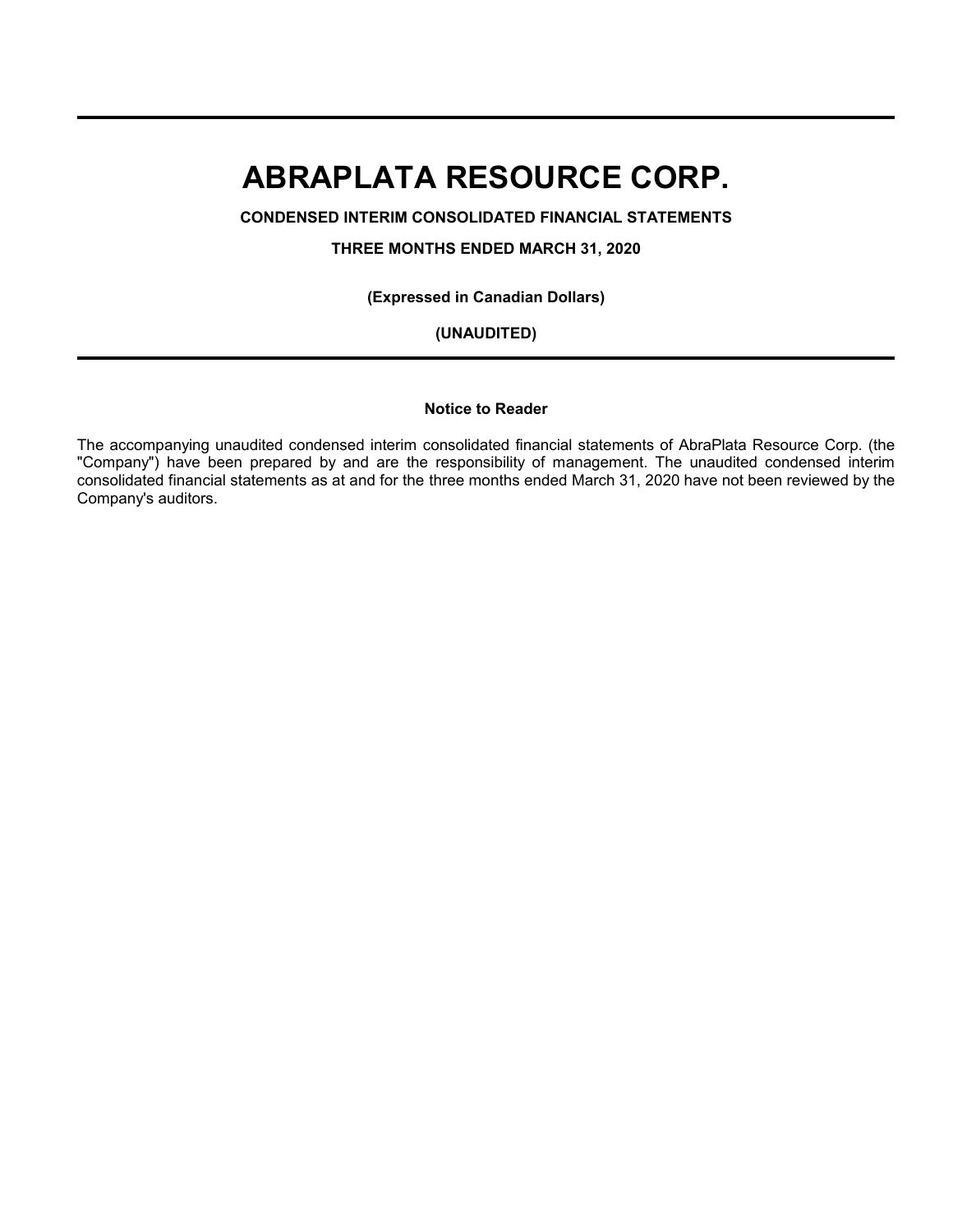**Condensed Interim Consolidated Statements of Financial Position**

**(Expressed in Canadian Dollars)**

**(Unaudited)**

| As at                                                                                                                                                              | March 31,<br>2020                                        | December 31,<br>2019                                   |
|--------------------------------------------------------------------------------------------------------------------------------------------------------------------|----------------------------------------------------------|--------------------------------------------------------|
| <b>Assets</b>                                                                                                                                                      |                                                          |                                                        |
| <b>Current assets</b>                                                                                                                                              |                                                          |                                                        |
| Cash and cash equivalents                                                                                                                                          | \$<br>743,438                                            | \$<br>1,812,119                                        |
| Receivables                                                                                                                                                        | 199,257                                                  | 190,791                                                |
| Prepaid expenses                                                                                                                                                   | 76,023                                                   | 204,806                                                |
| <b>Total current assets</b>                                                                                                                                        | 1,018,718                                                | 2,207,716                                              |
| Equipment                                                                                                                                                          | 1,523                                                    | 2,225                                                  |
| Right-of-use asset (note 9)                                                                                                                                        | 23,452                                                   | 39,231                                                 |
| Mineral property interests (note 7)                                                                                                                                | 10,601,424                                               | 10,362,971                                             |
| <b>Total Assets</b>                                                                                                                                                | \$11,645,117                                             | \$<br>12,612,143                                       |
| <b>Liabilities and Shareholders' Equity</b><br><b>Current liabilities</b><br>Accounts payable and accrued liabilities (note 12)<br>Lease liabilities (note 10)     | \$<br>884,912<br>17,266                                  | \$<br>1,245,901<br>33,970                              |
| <b>Total Liabilities</b>                                                                                                                                           | 902,178                                                  | 1,279,871                                              |
| <b>Shareholders' Equity</b><br>Share capital (note 11(b))<br>Reserves (notes 11 (c) and (d))<br>Accumulated other comprehensive loss<br><b>Accumulated deficit</b> | 29,939,924<br>3,272,105<br>(1,361,199)<br>(21, 107, 891) | 29,939,924<br>3,089,841<br>(1,817,239)<br>(19,880,254) |
| Total shareholders' equity                                                                                                                                         | 10,742,939                                               | 11,332,272                                             |
| <b>Total Liabilities and Equity</b>                                                                                                                                | \$11,645,117                                             | \$<br>12,612,143                                       |
|                                                                                                                                                                    |                                                          |                                                        |

Nature of operations (note 1) Commitments (note 14) Subsequent events (note 15)

The notes to the unaudited condensed interim consolidated financial statements are an integral part of these statements.

Approved by the Board of Directors:

Director: **Director:** 

Director: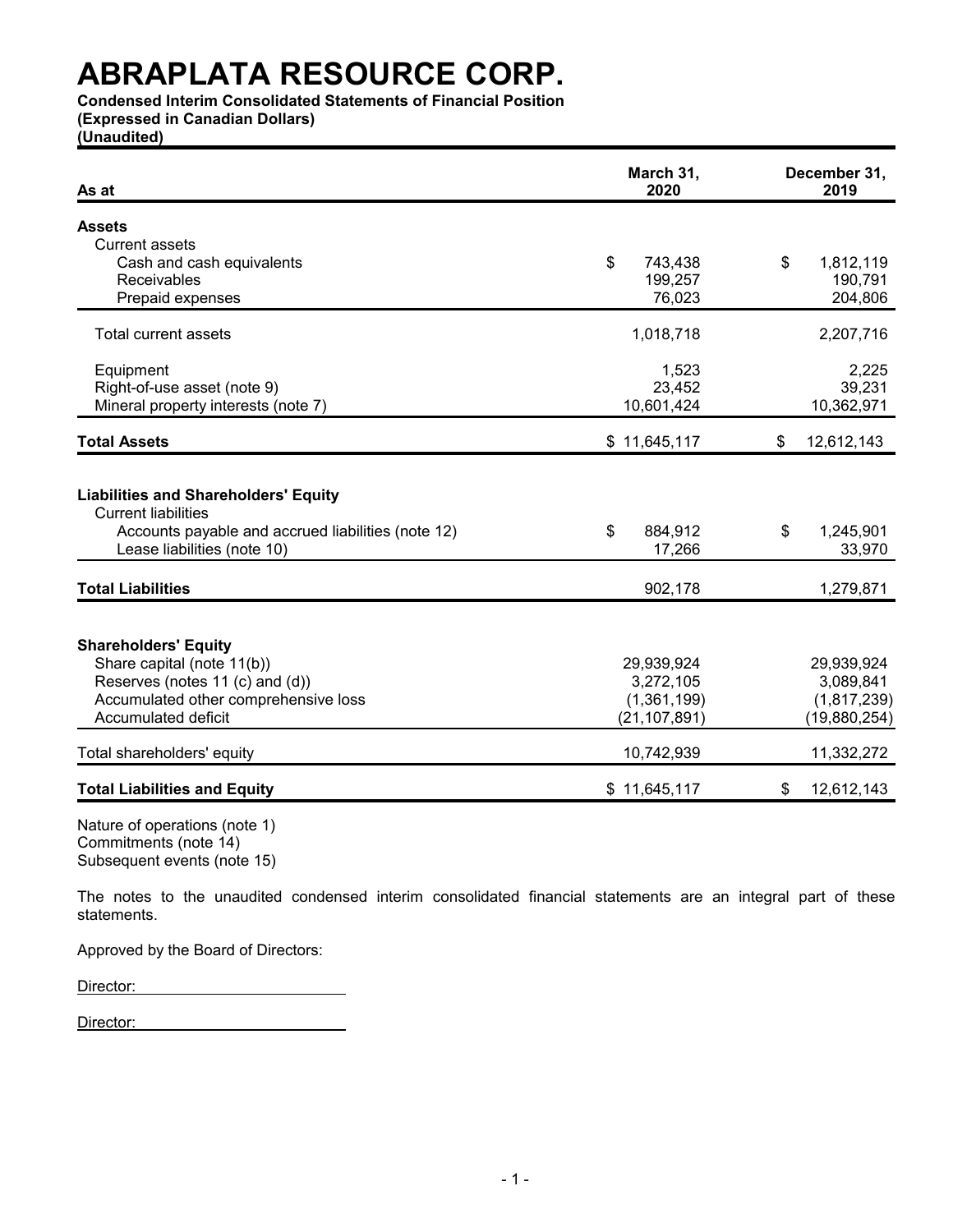**Condensed Interim Consolidated Statements of Loss and Comprehensive Loss** 

**(Expressed in Canadian Dollars)**

**(Unaudited)**

| Three months ended March 31,                 | 2020             | 2019                     |
|----------------------------------------------|------------------|--------------------------|
| <b>Administrative expenses</b>               |                  |                          |
| Consulting fees (note 12)                    | \$<br>198,926    | \$<br>52,500             |
| Insurance                                    | 2,733            | 2,642                    |
| Depreciation of right-of-use assets          | 6,177            | $\overline{\phantom{a}}$ |
| Investor relations                           | 4,192            | 3,094                    |
| Office and administration (note 12)          | 101,073          | 19,864                   |
| Professional fees (note 12)                  | 106,226          | 21,779                   |
| Rent                                         | 1,124            | 6,259                    |
| Salaries and benefits                        | 104,958          | 966                      |
| Share-based payments (notes 11 and 12)       | 182,264          | 70,534                   |
| Transfer agent and filing fees               | 28,880           | 7,879                    |
| Travel                                       | 7,383            | 253                      |
| Accretion of lease liabilities               | 818              |                          |
|                                              | 744,754          | 185,770                  |
| <b>Total administrative expenses</b>         |                  |                          |
| Evaluation and exploration expenses (note 8) | 408,389          | 95,993                   |
| Other (income) expenses                      |                  |                          |
| Loss on debt settlement                      |                  |                          |
| Other income                                 | (411)            | (67, 110)                |
| Foreign exchange                             | 72,859           | 2                        |
| Loss on net monetary position                | 2,046            |                          |
| Total other expenses (income)                | 74,494           | (67, 108)                |
| Net loss for the period                      | 1,227,637        | 214,655                  |
| Other comprehensive (income) loss:           |                  |                          |
| Impact of hyperinflation                     | (459, 487)       |                          |
| Foreign currency translation adjustment      |                  | (35, 469)                |
| Total comprehensive loss for the period      | \$<br>768,150 \$ | 179,186                  |
|                                              |                  |                          |
| Basic and diluted loss per share             | \$<br>0.00       | \$<br>0.00               |
| Weighted average number of                   |                  |                          |
| shares outstanding                           | 249,758,862      | 81,673,478               |
|                                              |                  |                          |

The notes to the unaudited condensed interim consolidated financial statements are an integral part of these statements.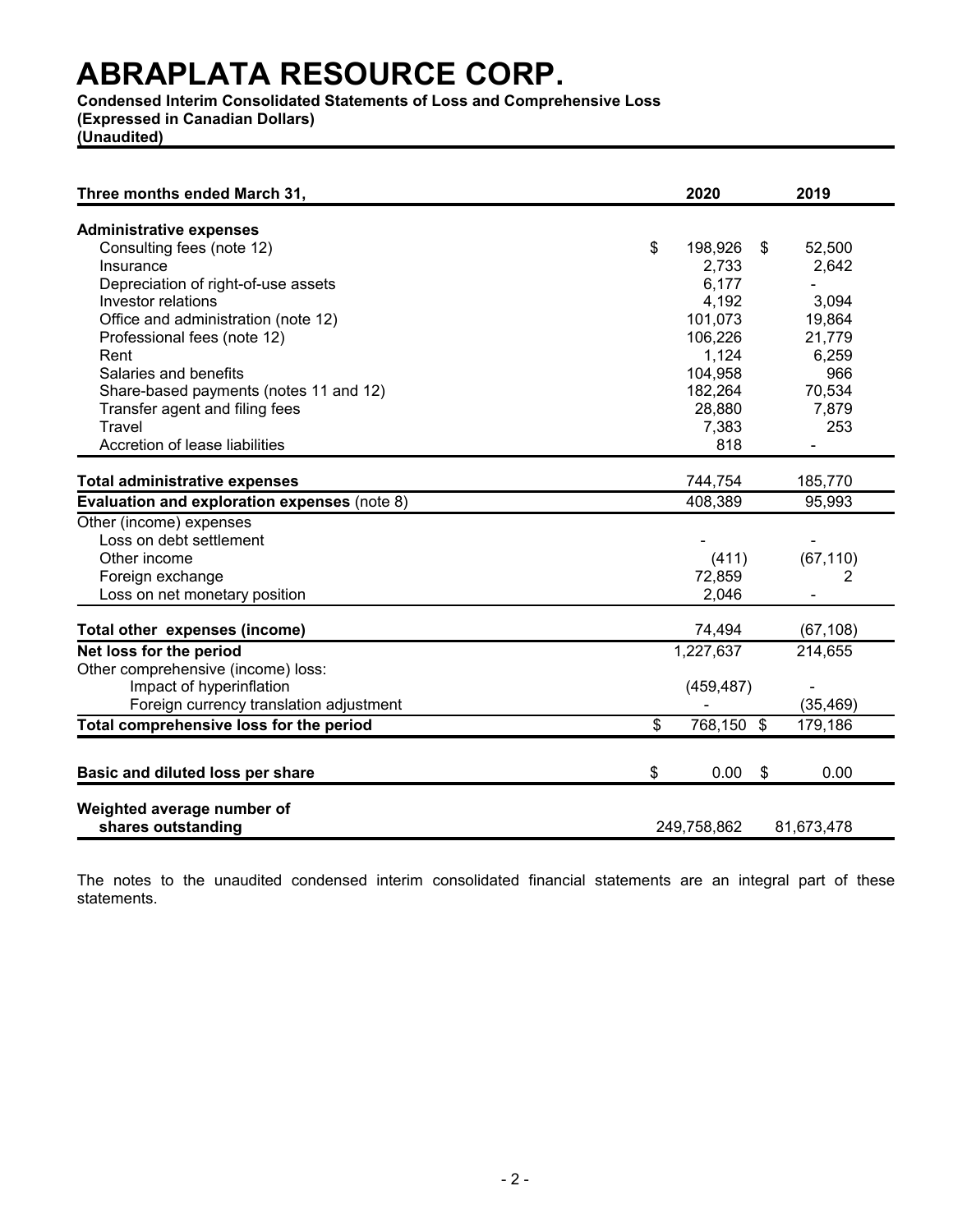**Condensed Interim Consolidated Statements of Changes in Shareholders' Equity**

### **(Expressed in Canadian Dollars)**

### **(Unaudited)**

|                                         |               | <b>Share Capital</b> |                  |  |           |     |              | Share-based<br><b>Shares to</b><br>payment |               |                      | Warrant       | <b>Accumulated</b> | <b>Other Comprehensive Accumulated</b> |  |
|-----------------------------------------|---------------|----------------------|------------------|--|-----------|-----|--------------|--------------------------------------------|---------------|----------------------|---------------|--------------------|----------------------------------------|--|
|                                         | <b>Number</b> |                      | <b>Amount</b>    |  | be issued |     | reserve      | reserve                                    | Income (loss) | <b>Deficit</b>       | Total         |                    |                                        |  |
| Balance, December 31, 2018              | 81,673,478    |                      | 21,316,200       |  |           |     | 1,496,642 \$ | 561,316                                    | \$(1,980,334) | $$$ (18,339,026) \$  | 3,054,798     |                    |                                        |  |
| Funds received in advance               |               |                      |                  |  | 167,470   |     |              |                                            |               |                      |               |                    |                                        |  |
| Stock options granted                   |               |                      |                  |  |           |     | 70,534       |                                            |               |                      | 70,534        |                    |                                        |  |
| Foreign currency translation adjustment |               |                      |                  |  |           |     |              |                                            | 35,469        |                      | 35,469        |                    |                                        |  |
| Net loss for the period                 |               |                      |                  |  |           |     |              |                                            |               | (214, 655)           | (214, 655)    |                    |                                        |  |
| Balance, March 31, 2019                 | 81,673,478    |                      | \$ 21,316,200    |  | 167.470   | ж.  | .567.176     | 561.316                                    | \$(1.944.865) | $$$ (18,553,681) \$  | 3,113,616     |                    |                                        |  |
|                                         |               |                      |                  |  |           |     |              |                                            |               |                      |               |                    |                                        |  |
| Balance, December 31, 2019              | 249.758.862   |                      | $$29.939.924$ \$ |  |           | \$1 | .731.728     | 358,113                                    | \$(1,817,239) | $$(19,880,254)$ \$   | 1,332,272     |                    |                                        |  |
| Share-based payments                    |               |                      |                  |  |           |     | 182,264      |                                            |               |                      | 182,264       |                    |                                        |  |
| Impact of hyperinflation                |               |                      |                  |  |           |     |              |                                            | 459,487       |                      | 459,487       |                    |                                        |  |
| Foreign currency translation adjustment |               |                      |                  |  |           |     |              |                                            | (3, 447)      |                      | (3, 447)      |                    |                                        |  |
| Net loss for the period                 |               |                      |                  |  |           |     |              |                                            |               | (1,227,637)          | (1, 227, 637) |                    |                                        |  |
| Balance, March 31, 2020                 | 249,758,862   |                      | \$29,939,924     |  |           |     | 1,913,992    | 358,113                                    | \$(1,361,199) | $$$ (21,107,891) $$$ | 10.742.939    |                    |                                        |  |

The notes to the unaudited condensed interim consolidated financial statements are an integral part of these statements.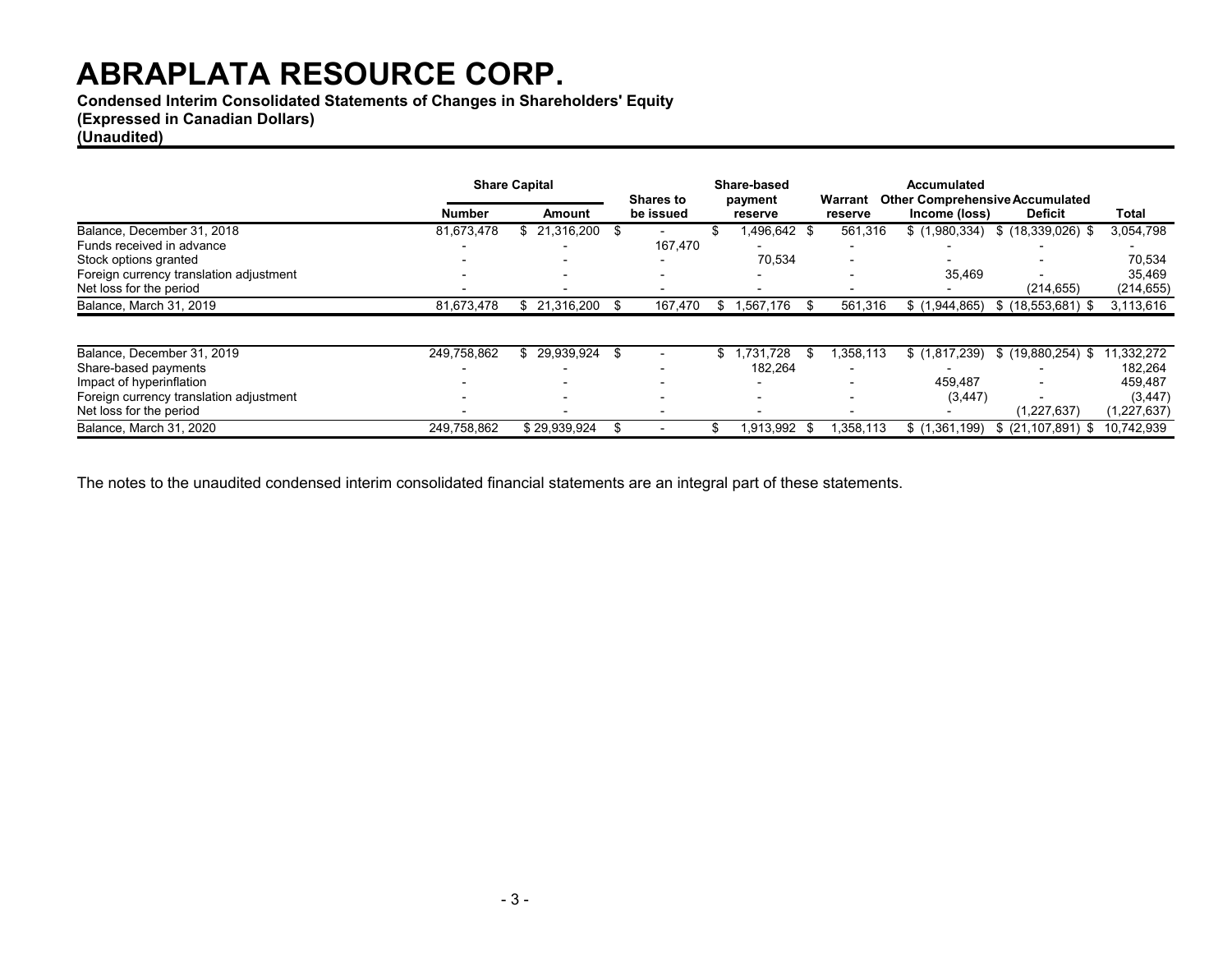### **Condensed Interim Consolidated Statements of Cash Flows**

**(Expressed in Canadian Dollars)**

**(Unaudited)**

| Three months ended March 31,                                 | 2020                   |            | 2019       |
|--------------------------------------------------------------|------------------------|------------|------------|
| <b>Operating Activities</b>                                  |                        |            |            |
| Net loss for the period                                      | \$<br>$(1,227,637)$ \$ |            | (214, 655) |
| Items not affecting cash:                                    |                        |            |            |
| Gain on net monetary position                                | 2,046                  |            |            |
| Share-based payments<br>Accretion of lease liabilities       | 182,264<br>818         |            | 70,534     |
| Depreciation of right-of-use assets                          | 6,177                  |            |            |
| Depreciation of equipment                                    | 566                    |            |            |
| Changes in non-cash operating working capital:               |                        |            |            |
| Receivables                                                  | (8, 466)               |            | (3,937)    |
| Accounts payable and accrued liabilities                     | (360, 989)             |            | 124,956    |
| Prepaid expenses                                             | 128,783                |            | 2,862      |
| Cash (used in) operating activities                          | (1, 276, 438)          |            | (20, 240)  |
| <b>Investing Activities</b>                                  |                        |            |            |
| Additions to mineral interests                               | (113, 824)             |            |            |
| Repayment of lease liabilities                               | (7, 949)               |            |            |
| Cash (used in) investing activities                          | (121, 773)             |            |            |
| <b>Financing Activity</b>                                    |                        |            |            |
| Funds received for shares to be issued in private placement  |                        |            | 167,470    |
| Cash provided by financing activities                        |                        |            | 167,470    |
| Impact of foreign exchange rate on cash and cash equivalents | 329,530                |            | 35,469     |
| Change in cash and cash equivalents during the period        | (1,068,681)            |            | 182,699    |
| Cash and cash equivalents, beginning of the period           | 1,812,119              |            | 11,662     |
| Cash and cash equivalents, end of the period                 | \$<br>743,438          | \$         | 194,361    |
| Cash and cash equivalents are comprised of:                  |                        |            |            |
| Cash                                                         | \$<br>543,456          | \$         | 194,361    |
|                                                              |                        |            |            |
| Term deposits                                                | 199,982                |            |            |
|                                                              | \$<br>743,438          | $\sqrt{3}$ | 194,361    |

The notes to the unaudited condensed interim consolidated financial statements are an integral part of these statements.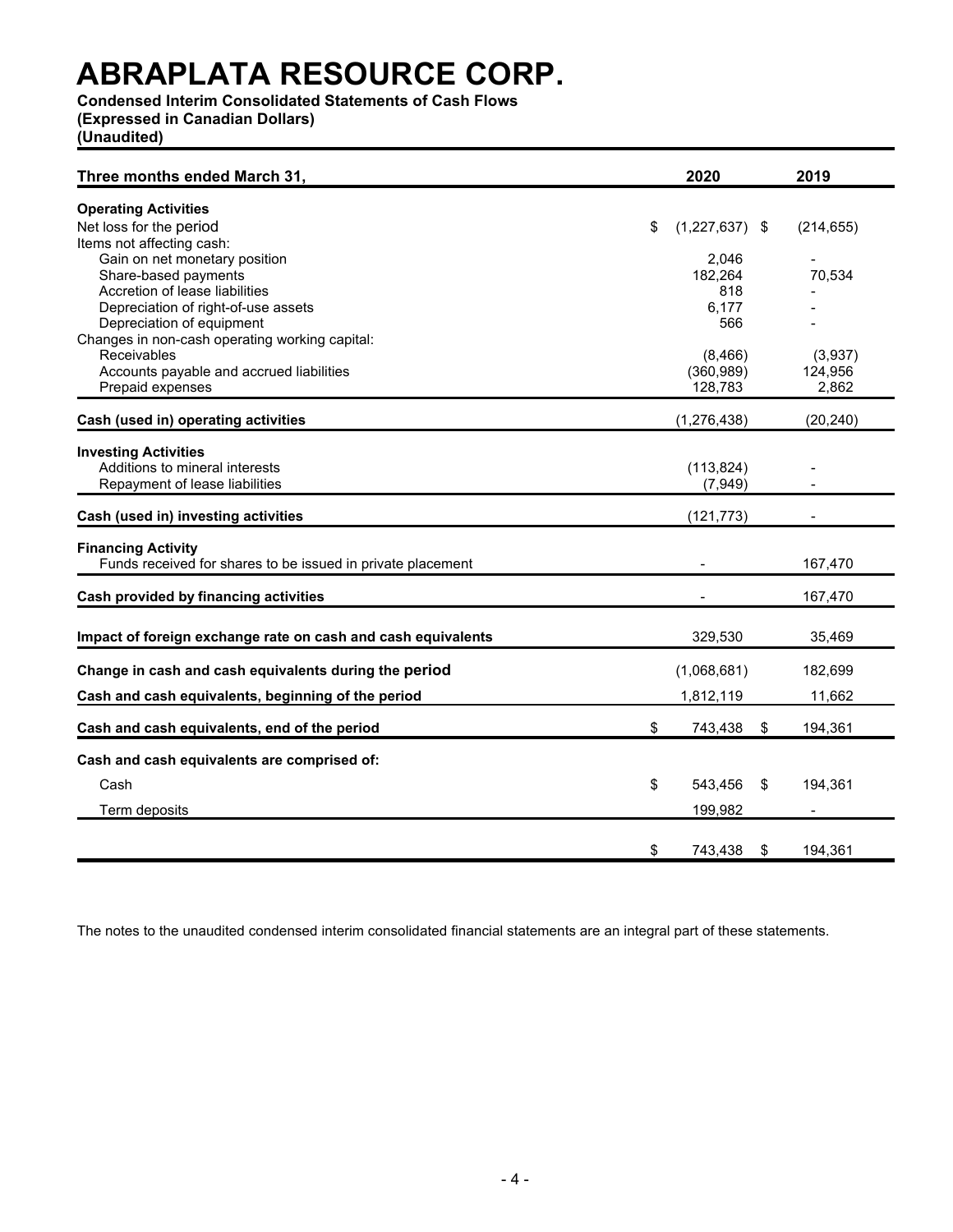**Notes to Condensed Interim Consolidated Financial Statements Three months ended March 31, 2020 and 2019 (Expressed in Canadian Dollars) (Unaudited)**

#### **1. Nature of operations**

AbraPlata Resource Corp. (formerly Angel Bioventures Inc.) (the "Company" or "AbraPlata") was incorporated on August 31, 1993 under the Alberta Business Corporations Act. On September 30, 2015, the Company's incorporation jurisdiction was moved to British Columbia. The Company's registered office is located at Suite 550, 220 Bay Street, Toronto, Ontario, M5J 2W4.

These unaudited condensed interim consolidated financial statements have been prepared on a going concern basis, which assumes that the Company will be able to realize its assets and discharge its liabilities in the normal course of business. As at March 31, 2020, the Company has a working capital of \$116,540 (December 31, 2019– \$927,845) and has an accumulated deficit of \$21,107,891. The continued operations of the Company are dependent on its ability to generate future cash flows or obtain additional financing. Management is of the opinion that sufficient working capital will be obtained from external financing to meet the Company's liabilities and commitments as they become due, although there is a risk that additional financing will not be available on a timely basis or on terms acceptable to the Company. These factors indicate the existence of a material uncertainty that may cast significant doubt upon the Company's ability to continues a going concern. These unaudited condensed interim consolidated financial statements do not reflect any adjustments that may be necessary if the Company is unable to continue as a going concern.

#### **2. Basis of preparation**

#### Statement of compliance

These unaudited condensed interim consolidated financial statements, including comparatives, have been prepared in accordance with International Accounting Standard ("IAS") 34 'Interim Financial Reporting' ("IAS 34") using accounting policies consistent with IFRS issued by the International Accounting Standards Board ("IASB") and Interpretations of the International Financial Reporting Interpretations Committee ("IFRIC"). The accounting policies and methods of computation applied by the Company in these unaudited condensed interim consolidated financial statements are the same as those applied in the Company's annual consolidated financial statements for the year ended December 31, 2019 other than below. Any subsequent changes to IFRS that are given effect in the Company's annual consolidated financial statements for the year ending December 31, 2020 could result in restatement of these unaudited condensed interim consolidated financial statements.

These consolidated financial statements were authorized for issue by the Board of Directors on May 27, 2020.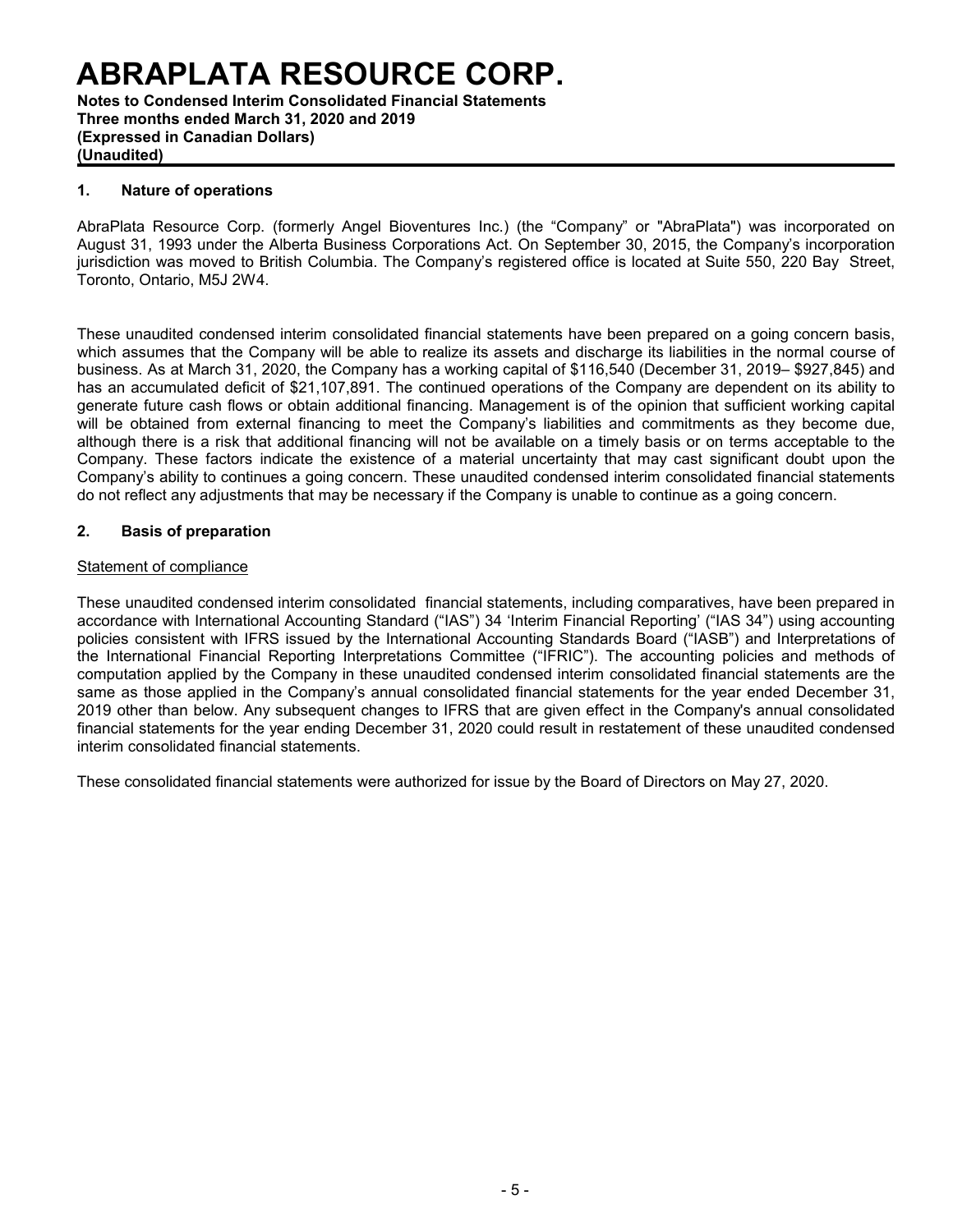**Notes to Condensed Interim Consolidated Financial Statements Three months ended March 31, 2020 and 2019 (Expressed in Canadian Dollars) (Unaudited)**

### **3. Hyperinflation**

Due to various qualitative factors and developments with respect to the economic environment in Argentina during the year ended December 31, 2018, including, but not limited to, the acceleration of multiple local inflation indices, the three-year cumulative inflation rate of the local Argentine wholesale price index exceeding 100% in May 2018 and the significant devaluation of the Argentine Peso, Argentina was designated a hyper-inflationary economy as of July 1, 2018 for accounting purposes.

Accordingly, IAS 29, Financial Reporting in Hyper-Inflationary Economies, has been applied to these consolidated financial statements as the Company's Argentine operating subsidiaries (the "Argentine Subsidiaries") use the Argentine Peso as its functional currency. The Company also followed the interpretive guidance for first time adoption of IAS 29 included within IFRIC 7. The consolidated financial statements are based on the historical cost approach in IAS 29.

The application of hyperinflation accounting requires restatement of the Argentine subsidiaries' non-monetary assets and liabilities, shareholders' equity and comprehensive loss items from the transaction date when they were first recognized into the current purchasing power which reflects a price index current at the end of the reporting period before being included in the consolidated financial statements. To measure the impact of inflation on its financial position and results, the Company has elected to use the Wholesale Price Index (Indice de Precios Mayoristas or "IPIM") for periods up to December 31, 2016, and the Retail Price Index (Indice de Precios al Consumidor or "IPC") thereafter. These price indices have been recommended by the Government Board of the Argentine Federation of Professional Councils of Economic Sciences ("FACPCE").

As the consolidated financial statements of the Company have been previously presented in Canadian dollars, a stable currency, the comparative period amounts do not require restatement. For the year ended December 31, 2018, the Company recognized a gain of \$1.5 million in relation to the impact of hyperinflation within other comprehensive income. This amount is primarily the result of hyperinflation adjustments recognized on nonmonetary assets held by its Argentine subsidiaries as of July 1, 2018, which have been restated from the historic date when they were first recognized to July 1, 2018 (the "Opening Hyperinflation Adjustment"), and then to December 31, 2019. On initial application of IAS 29, there is an accounting policy choice to recognize the Opening Hyperinflation Adjustment directly to opening equity or to other comprehensive loss. The Company has elected to recognize this amount to other comprehensive loss and it is included in the figure noted above.

As at March 31, 2020, the IPC was 305.6 (December 31, 2019- 283.4), which represents an increase of 8% during the period.

### **4. Change in accounting policy**

Certain pronouncements were issued by the IASB or the IFRIC that are mandatory for accounting periods after January 1, 2020. The following new standards have been adopted:

#### **Amendments to IFRS 3 Business Combinations**

Amendments to IFRS 3, Business Combinations assist in determining whether a transaction should be accounted for as a business combination or an asset acquisition. It amends the definition of a business to include an input and a substantive process that together significantly contribute to the ability to create goods and services provided to customers, generating investment and other income, and it excludes returns in the form of lower costs and other economic benefits. The Company adopted these amendments on January 1, 2020 and the adoption has no impact on the unaudited condensed interim consolidated financial statements for the three months ended March 31, 2020.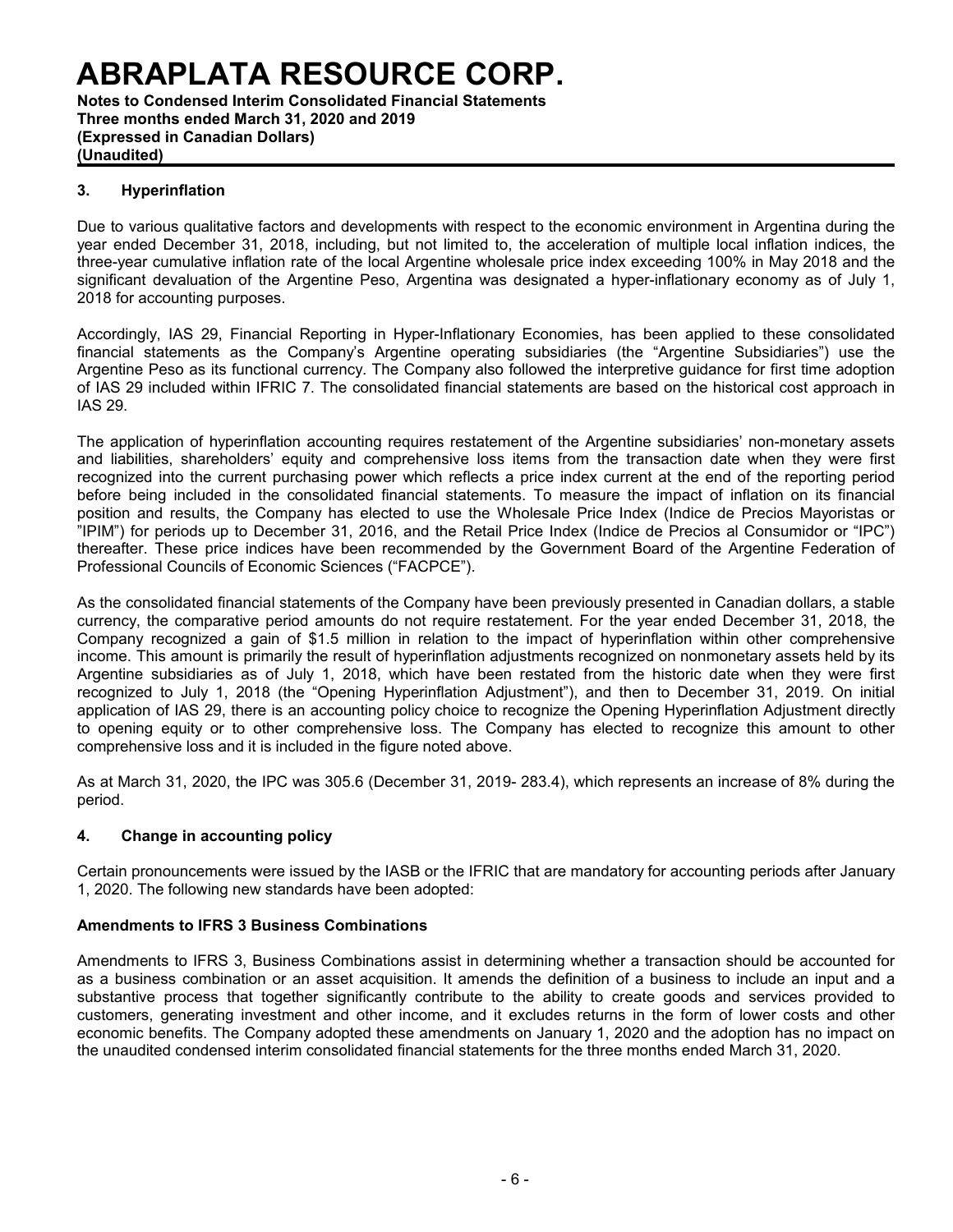**Notes to Condensed Interim Consolidated Financial Statements Three months ended March 31, 2020 and 2019 (Expressed in Canadian Dollars) (Unaudited)**

#### **5. Financial instruments**

#### **(a) Fair value estimation**

The fair value of financial instruments are determined by valuation methods depending on hierarchy levels as defined below:

- 1. Level 1 of the fair value hierarchy includes unadjusted quoted prices in active markets for identical assets or liabilities;
- 2. Level 2 of the hierarchy includes inputs that are observable for the asset or liability, either directly or indirectly; and
- 3. Level 3 includes inputs for the asset or liability that are not based on observable market data.

The Company does not have any financial instruments included in Level 1, 2 and 3. The carrying values of financial instruments maturing in the short term approximates their fair values.

#### **(b) Financial risks**

The Company may be exposed to risks of varying degrees of significance which could affect its ability to achieve its strategic objectives. The Company manages risks to minimize potential losses. The main objective of the Company's risk management process is to ensure that the risks are properly identified and that the capital base is adequate in relation to those risks. The Company's risk exposure and the impact on the Company's financial instruments are summarized below:

#### *Credit risk*

Credit risk is the risk of potential loss to the Company if the counterparty to a financial instrument fails to meet its contractual obligations.

The Company is exposed to credit risk with respect to its cash and receivables. The Company's maximum exposure to credit risk is their carrying amounts disclosed in the consolidated statement of financial position. Credit risk associated with cash is minimized by placing these instruments with major Canadian financial institutions with strong investmentgrade ratings as determined by a primary ratings agency. Credit risk associated with receivables is minimal as the majority of the balance is owing from Canada Revenue Agency.

#### *Liquidity risk*

Liquidity risk is the risk that the Company will not be able to meet its financial obligations as they fall due.

At March 31, 2020, the Company had a cash and cash equivalents balance of \$743,438 to settle current liabilities of \$902,178. All of the Company's financial liabilities other than lease liabilities have contractual maturities of less than 30 days and are subject to normal trade terms.

The Company intends to finance future requirements from share issuances, the exercise of options and/or warrants, debt or other sources. There can be no certainty of the Company's ability to raise additional financing through these means.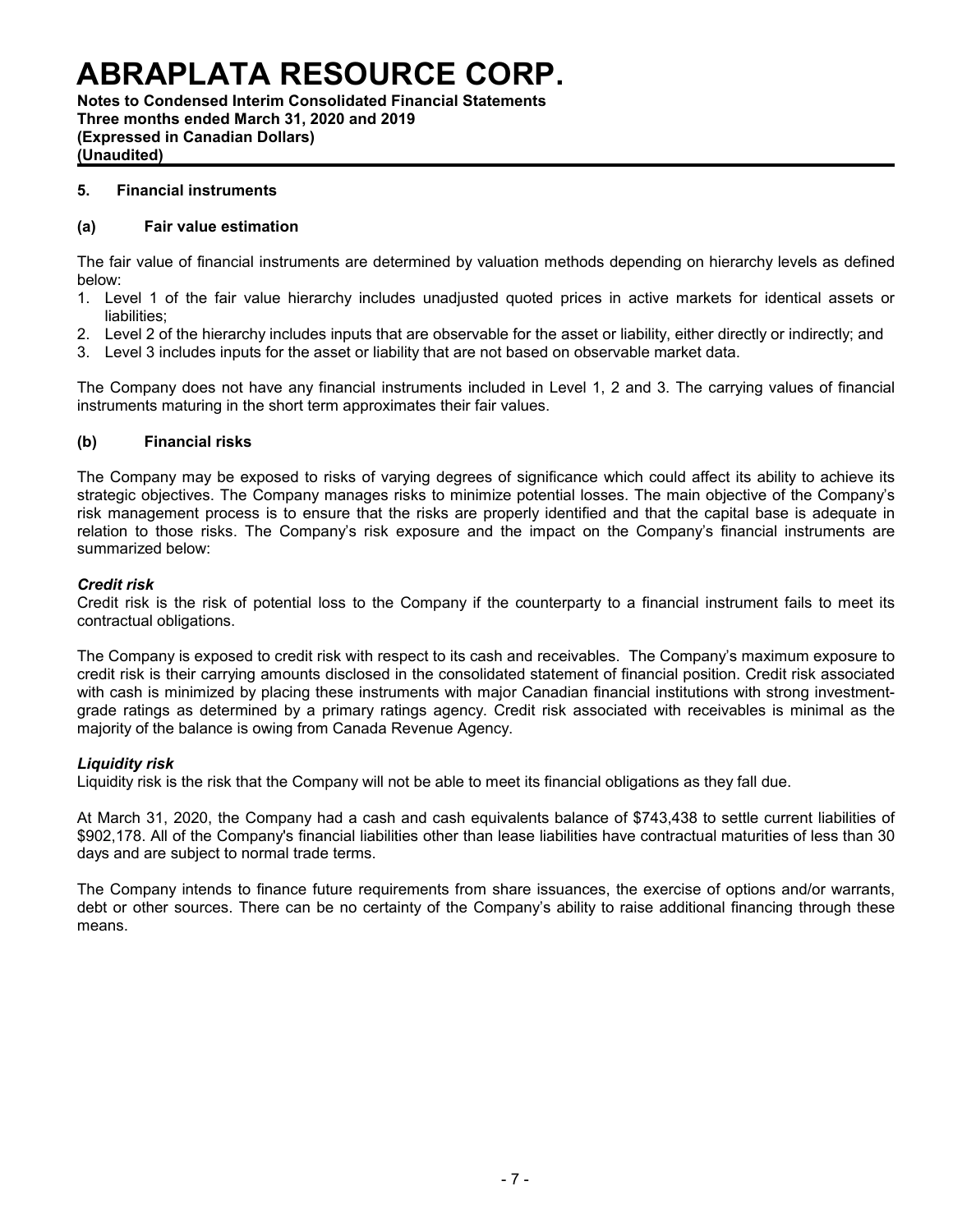**Notes to Condensed Interim Consolidated Financial Statements Three months ended March 31, 2020 and 2019 (Expressed in Canadian Dollars) (Unaudited)**

### **5. Financial instruments (continued)**

#### *Market risk*

Market risk is the risk that the fair value of future cash flows of a financial instrument will fluctuate due to changes in market factors. Market risk comprises three types of risk: price risk, interest rate risk and currency risk.

#### *Price risk*

Price risk is the risk that the fair value of future cash flows of the Company's financial instruments will fluctuate because of changes in market prices. The Company is not exposed to price risks.

#### *Interest rate risk*

Interest rate risk is the risk that the fair values and future cash flows of the Company will fluctuate because of changes in market interest rates. The Company is exposed to interest rate risk to the extent that the cash, if any, maintained at financial institutions is subject to a floating rate of interest. The interest rate risk on cash is not considered significant.

#### *Currency risk*

Currency risk is the risk that the fair values or future cash flows of the Company's financial instruments will fluctuate because of changes in foreign currency exchange rates. The Company is exposed to currency risk through financial assets and liabilities denominated in currencies other than the Canadian dollar, the Company's presentation currency. The Company's financial instruments denominated in currencies that are not the Canadian dollar as at March 31, 2020 are as follows:

| Cost                                     | <b>Chilean Peso</b> | US\$   | <b>Argentina Peso</b> | <b>CS equivalent</b> |
|------------------------------------------|---------------------|--------|-----------------------|----------------------|
| Cash                                     | 6.302.098           | 40.597 | 11.693.076            | 308.296              |
| Accounts payable and accrued liabilities | 204.314             | 55.669 | 5.303.871             | 195.398              |

The Company's sensitivity analysis suggests that a 10% depreciation or appreciation of the foreign currencies against the Canadian dollar would have resulted in an approximate \$8,480 decrease or increase in the Company's other comprehensive income or loss.

As at March 31, 2020, US dollar amounts have been translated at a rate of C\$1.4187 per US dollar, Argentine Peso amounts have been translated at C\$0.02189per Argentine Peso and Chilean Peso amounts have been translated at C\$0.00164 per Chilean Peso.

### **6. Capital management**

The Company's objectives when managing capital are to safeguard the Company's ability to continue as a going concern in order to pursue the development and exploration of its mineral properties and to maintain a flexible capital structure, which optimizes the costs of capital to an acceptable risk.

The Company depends on external financing to fund its activities and there can be no guarantee that external financing will be available at terms acceptable to the Company. The Company does not believe its current working capital is sufficient to maintain its core operations for the next twelve months, and additional funding will be required by the Company to complete its strategic objectives and continue as a going concern. There is no certainty that additional financing at terms that are acceptable to the Company will be available. The capital structure of the Company currently consists of common shares. The Company manages the capital structure and makes adjustments to it in light of changes in economic conditions and risk characteristics of the underlying assets. In order to maintain or adjust the capital structure, the Company may issue new debt, new shares or warrants.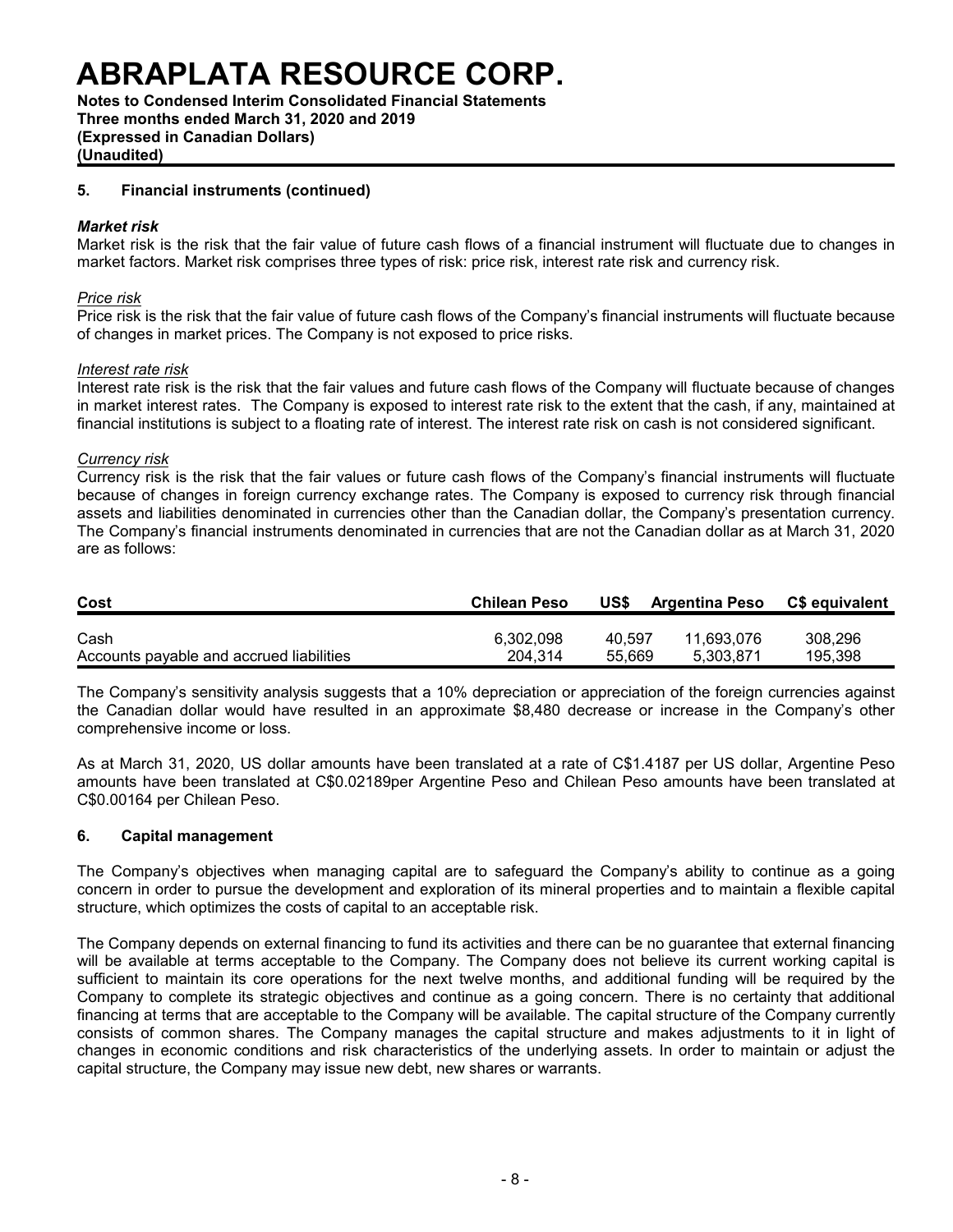**Notes to Condensed Interim Consolidated Financial Statements Three months ended March 31, 2020 and 2019 (Expressed in Canadian Dollars) (Unaudited)**

### **6. Capital management (continued)**

Management reviews its capital management approach on a regular basis. There were no changes in the Company's approach to capital management.

### **7. Mineral property interests**

Through the Company's wholly-owned subsidiaries, the Company controls exploration projects in Argentina classified by the Company into the Diablillos Project, Cerro Amarillo Project and La Coipita Project and in Chile classified into Arcas project. All acquisition costs and option payments related to these exploration projects are capitalized as mineral interests and are incurred in US dollars and translated to Canadian dollars, the presentation currency for the Company.

(a) Diablillos project

(1) On November 1, 2016, the Company closed a Share Purchase Agreement dated August 23, 2016, as amended and restated on March 21, 2017, and further amended on September 11, 2019, with SSRM and Fitzcarraldo Ventures Inc. (the "Share Purchase Agreement") pursuant to which Huayra acquired from SSRM all of the issued and outstanding shares of Pacific Rim Mining Corporation Argentina S.A., ABP Global Inc. (BVI) and ABP Diablillos Inc. (BVI) (together, the "SSRM subsidiaries"). Through the acquisition of the SSRM subsidiaries, the Company acquired certain exploration projects in Salta and Chubut Provinces, Argentina (the "Diablillos Project" and the "Aguas Perdidas Project").

Cash consideration payable to SSRM consists of the following:

- 1. US\$300,000 on closing; this amount to be increased by an amount equal to the US dollar equivalent of the amount of Argentine Pesos deposited in entity purchased by the Company (paid);
- 2. US\$300,000 on or before February 15, 2017 (as amended) (paid);
- 3. US\$500,000 on 180th day after closing (paid);
- 4. US\$50,000 on or before January 12, 2018 (as amended) (paid);
- 5. \$ 200,000 to be paid at the closing date of the Arrangement with Aethon (paid);
- 6. US\$5,000,000 to be paid on the earlier of:

o the date on which a Diablillos Feasibility Study in respect of all or any part of the Diablillos Concessions has been obtained;

o July 31, 2023; and

o 90 days after demand by SSRM for payment if (a) AbraPlata's market capitalization exceeds \$100,000,000 for 20 consecutive trading days (on the primary stock exchange on which such entity's shares are traded) or (b) after November 1, 2020, the spot price of silver (based on the London Bullion Market Association (LBMA) Silver Price as published by the LBMA on its website (or should that quotation cease, another similar quotation acceptable to the parties acting reasonably) (the "Benchmark") exceeds \$25 per ounce for 20 consecutive trading days on the Benchmark;

- 6. US\$7,000,000 to be paid on the earlier of:
	- o the date on which Commercial Production occurs in respect of all or any part of the Diablillos Concessions; and o July 31, 2025.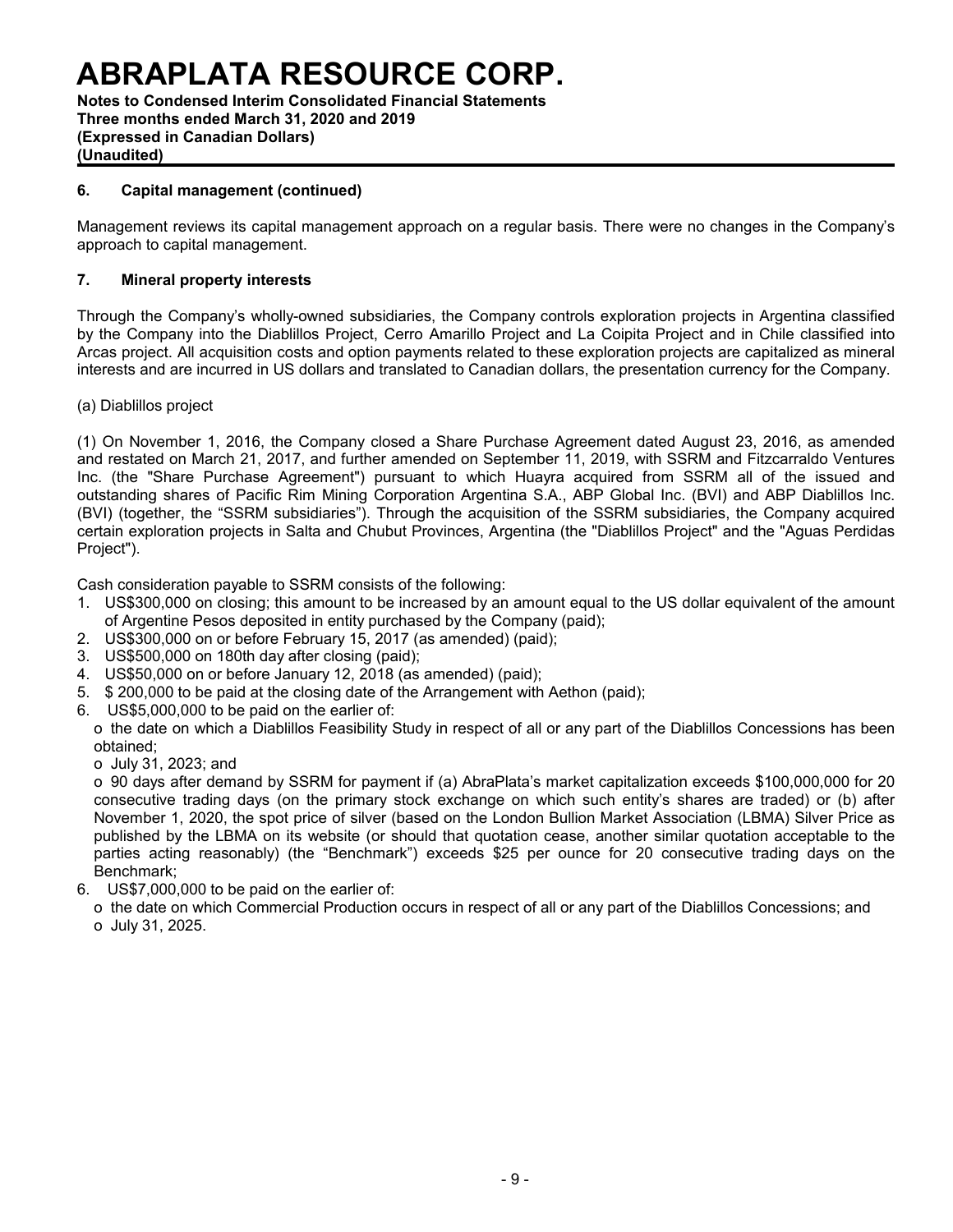**Notes to Condensed Interim Consolidated Financial Statements Three months ended March 31, 2020 and 2019 (Expressed in Canadian Dollars) (Unaudited)**

### **7. Mineral property interests (continued)**

(a) Diablillos project (continued)

(1) (continued) Equity consideration consists of 11,294,609 Class B common shares of the Company which automatically converted into a number of Huayra Class A Shares that, upon the completion of the RTO, resulted in SSRM holding common shares of the Company representing 19.9% of the Company's then outstanding common shares. The Share Purchase Agreement provides SSRM an anti-dilution right to maintain 19.9% equity interest in the capital of the Company until the Company completes a qualified financing of a minimum of US\$5,000,000. During the year ended December 31, 2018 the Company completed a qualified financing and is no longer obligated to maintain SSRM's free carried equity interest. As consideration for SSRM's agreement to amend the Share Purchase Agreement, the Company issue an additional 24.15 million common shares of the Company plus, payment of \$200,000.

The royalty consideration payable to SSRM consists of a 1% net smelter returns royalty. SSRM is entitled to receive advance royalty payments totaling of US\$250,000 on November 1, 2017 (paid).

These advance royalty payments will be deducted and set off against the first US\$250,000 of net smelter returns royalty payments otherwise payable in respect of the Diablillos Project. As security for the above obligations the Company has pledged to SSRM all the shares the Company acquired in the two entities which hold interest to the Diablillos Project and the Aguas Perdidas Project.

As consideration for SSRM's agreement on September 11, 2019 to amend the Share Purchase Agreement, at the closing date of the Arrangement date with Aethon (additionally to the CAD\$200,000 indicated above) AbraPlata issued to SSRM the number of AbraPlata shares which results in SSRM owning in aggregate 17.65% of AbraPlata's share capital (24,160,385 shares issued).

(2) On August 30, 2017 the Company signed an agreement, which was amended September 6, 2019, to acquire all of the issued and outstanding shares of Minera Cerro Bayo S.A. ("Cerro Bayo"), a privately held Argentine company. Cerro Bayo owns certain mineral rights that, as a result of a long-standing border dispute between two neighboring provinces in northwestern Argentina, overlap and potentially conflict with the Company's mineral rights to its Diablillos Ag-Au project. The acquisition of the potentially conflicting mineral rights through the acquisition of Cerro Bayo means that the Company will retain its title to the Diablillos Ag-Au project regardless of the ultimate outcome of the provincial border dispute.

Cash and equity consideration payable under the agreement is as follows:

- 1. US\$225,000 upon closing (paid);
- 2. US\$175,000 on or before February 28, 2018 (paid);
- 3. US\$15,000 upon signing of the September 6, 2019, amendment (paid);
- 4. US\$350,000 and 300,000 common shares on or before November 30, 2019 (paid and issued);
- 5. US\$65,000 on or before April 30, 2020;
- 6. US\$65,000 and 200,000 common shares on or before October 31, 2020;
- 7. US\$65,000 on or before April 30, 2021;
- 8. US\$65,000 on or before October 31, 2021;
- 9. US\$65,000 on or before April 30, 2022;
- 10. US\$65,000 on or before October 31, 2022;
- 11. US\$1,000,000 on or before July 31, 2023; and
- 12. US\$1,170,000 on or before July 31, 2025.

The Company wrote off the acquisition costs incurred in relation to Cerro Bayo agreement in the year ended December 31, 2018.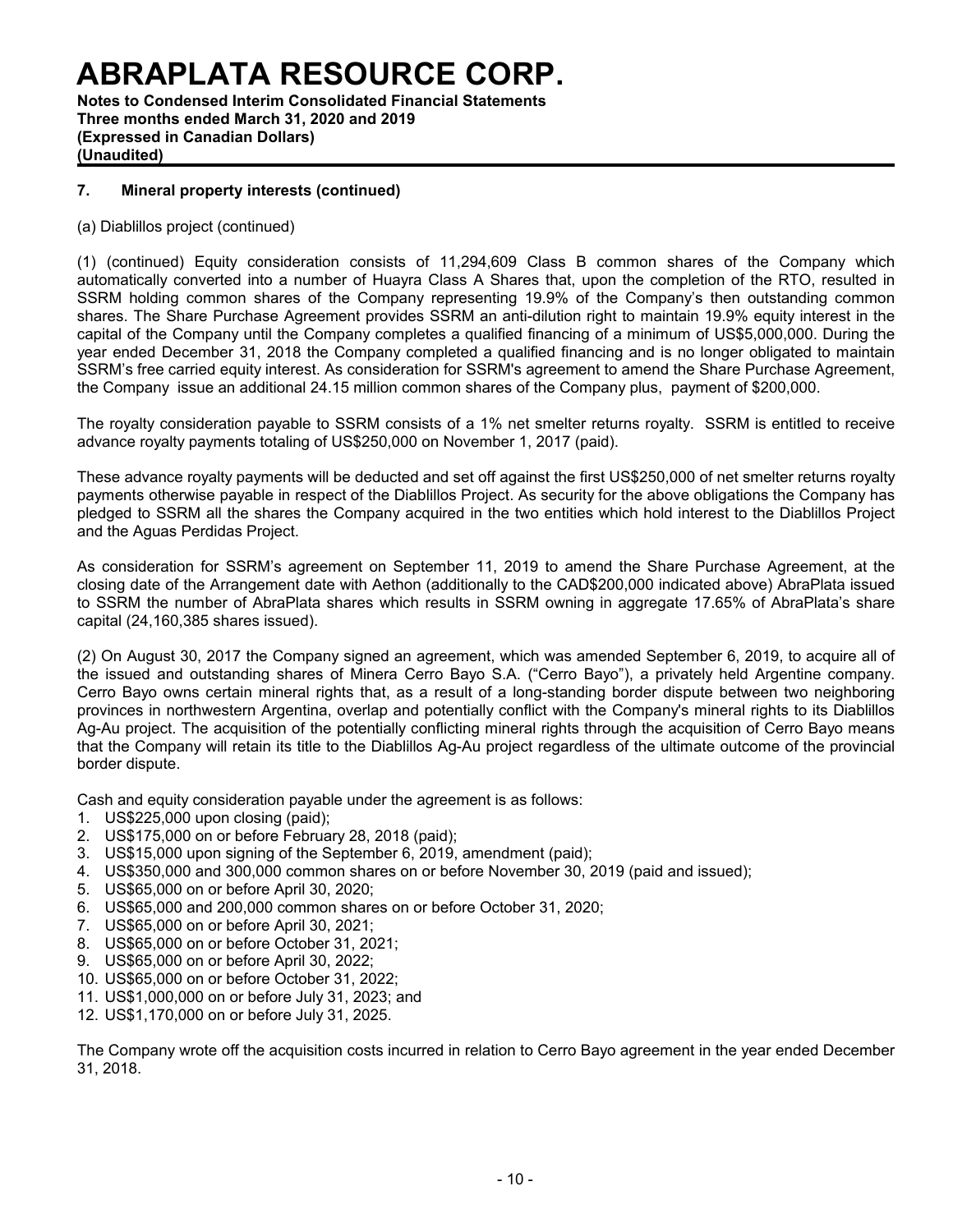**Notes to Condensed Interim Consolidated Financial Statements Three months ended March 31, 2020 and 2019 (Expressed in Canadian Dollars) (Unaudited)**

### **7. Mineral property interests (continued)**

#### (b) Cerro Amarillo project

For the Cerro Amarillo Project, the Company is awaiting the ratification of the appropriate permits to undertake, subject to financing, a stage one drilling campaign. On December 1, 2014, the Company announced that during the congressional deliberations that took place in November 2014, it was determined that any decision regarding the ratification of the drill permit should be delayed pending the completion of an inventory of glaciers in or near the project to be conducted by *Instituto Argentino de Nivología Glaciología y Ciencias Ambientales* ("IANIGLA"), the federal body charged with conducting the inventory under the Protection of Glaciers Law 26.639. IANIGLA has already begun the inventory, which was expected to be completed in 2015.

On July 14, 2016, APA SA, signed an agreement for the right to purchase the Cerro Amarillo project located in the province of Mendoza in Argentina. This agreement is a replacement agreement to the one that was entered into in 2010.

The Company made the following payments:

- 1. US\$25,000 in October 2016, deferred to May 2017 (paid)
- 2. and will pay US\$25,000 annually every November, starting in November 2017, until the earlier of the ratification of appropriate permits or the receipt of exploration permits given in accordance with the legislature of the province of Mendoza (the "Notification Date"). The Company will then make a series of installments in total of US\$875,000 over 48-month period from the Notification Date. The due date for November 2018 payment was extended to January 10, 2019 and paid during the year ended December 31, 2019.

An exercise fee of US\$2,500,000 will be due by the end of 60 months period from the Notification Date. The underlying owners are also entitled to a 1% NSR royalty which can be purchased back for US\$3,000,000. Due to uncertainty of the timing for the completion of the glaciers inventory and the ratification of the permits, the Company wrote down the Cerro Amarillo project to \$1 in a prior period.

Due to uncertainty of the timing for the completion of the glaciers inventory and the ratification of the permits, the Company wrote down the Cerro Amarillo project to \$1 during the fifteen months ended December 31, 2017. During the year ended December 31, 2019, management decided to pursue exploration on the property again and accordingly, commenced capitalizing acquisition costs incurred.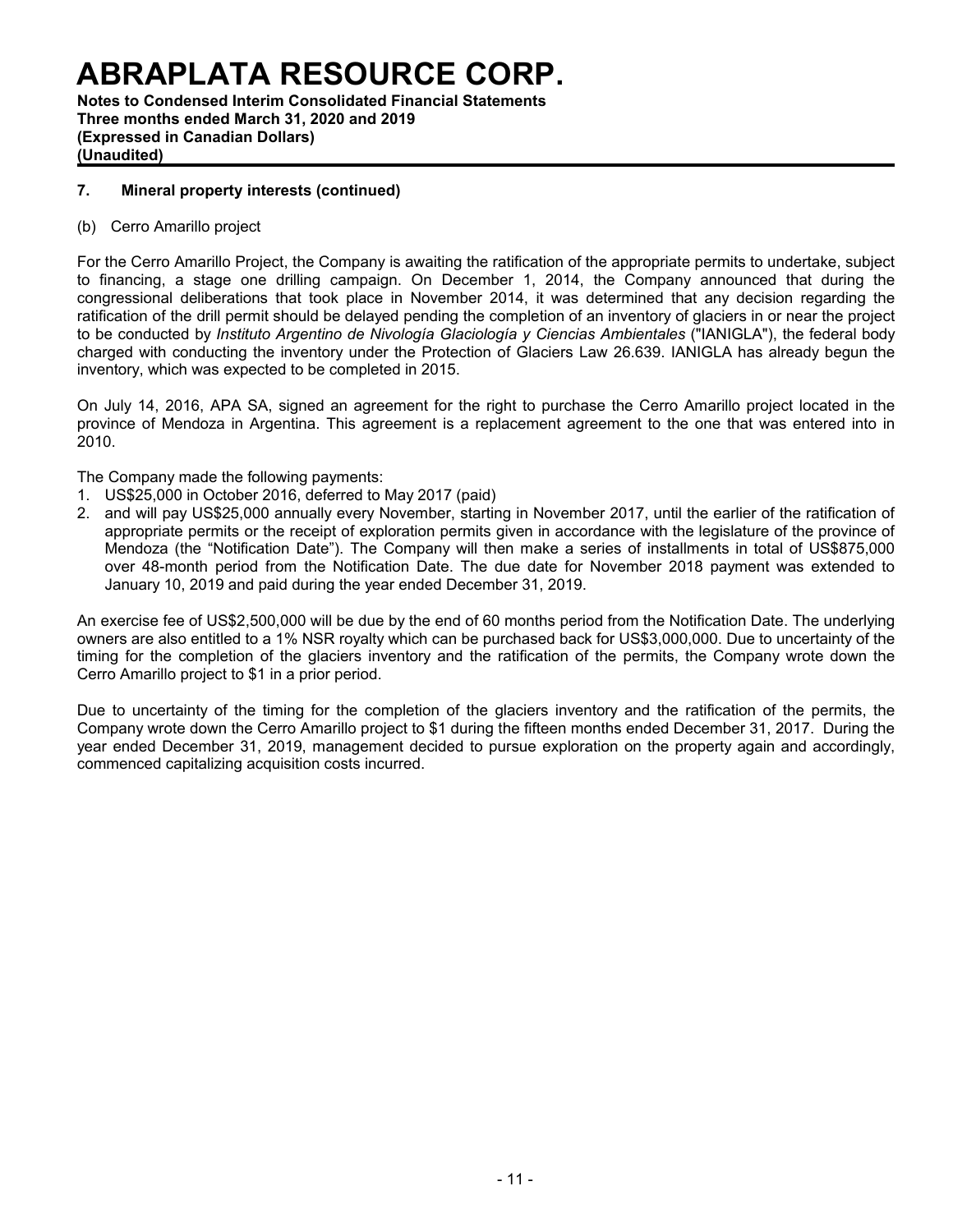**Notes to Condensed Interim Consolidated Financial Statements Three months ended March 31, 2020 and 2019 (Expressed in Canadian Dollars) (Unaudited)**

### **7. Mineral property interests (continued)**

(c) La Coipita Project

On January 31, 2020, AbraPlata entered into a letter agreement, through its wholly owned subsidiary, AbraPlata Argentina SA, to acquire a 100% interest in the La Coipita project ("La Coipita") located in San Juan province, Argentina by paying a total of US\$4,265,000 in staged payments over 60 months (US\$65,000 paid) to the optionors ("Project Owners")

Cash consideration payable per the letter agreement were as follows:

- 1. US\$35,000 upon celebration of the letter agreement (paid)
- 2. US\$30,000 in February 2020 (paid)
- 3. US\$100,000 in January 2021
- 4. US\$200,000 in January 2022
- 5. US\$400,000 in January 2023
- 6. US\$1,000,000 in January 2024
- 7. US\$2,500,000 in January 2025

In the event the project is placed into commercial production, the Project Owners shall be entitled to collect 1.1% of the net smelter return ("NSR"), of which AbraPlata may purchase for US\$3,000,000 during the 60 months after the first staged payment was made, or for US\$5,000,000 thereafter until start-up of construction of the project.

On February 5, 2020, AbraPlata Argentina SA entered into a binding letter agreement with Altius Resources Inc. to sell its right to acquire the 1.1% NSR from the Project Owners. In consideration, Altius will invest in AbraPlata by way of subscription for common shares or share units in its next equity financing a minimum sum of \$125,000 (received).

#### (d) Arcas Project

On December 19, 2019, the Company completed a plan of arrangement (the "Arrangement") with Aethon, whereby each former Aethon shareholder received 3.75 common share in the capital of AbraPlata for each Aethon common share held prior to the Arrangement. This transaction has been determined to be an acquisition of assets and the Arcas Project of Aethon was deemed to be acquired on December 19, 2019 by the Company.

On January 23, 2018, Aethon entered into the option agreement with the optionors, as amended February 28, 2018, pursuant to which Aethon has been granted the option to earn a 100% interest in four blocks of exploration-stage mineral concessions with prospective copper and gold targets located in northern Chile, subject to certain underlying royalties.

The consideration for the purchase of the databases and the grant of the option is the issuance of an aggregate of 11,200,000 common shares of Aethon (issued). To exercise the option, Aethon must incur cumulative expenditures of at least \$750,000 on the exploration and development of the properties within 18 months from the closing of the qualifying transaction of which at least \$500,000 must be incurred within 12 months from the closing date. Aethon must also pay an aggregate of \$1,000 to the optionors. Any production from the Properties is subject to an existing 0.98% gross sales royalty in favour of a third party and a new 1.02% gross sales royalty in favour of the Optionors, for a total gross sales royalty of 2.0%.

On April 4, 2019, Aethon announced that it had exercised its option to acquire a 100% interest in the properties.

On September 11, 2019, Aethon entered into an Earn-In with Option to Joint Venture Agreement with Rio Tinto Mining and Exploration Limited / Agencia En Chile, a member of the Rio Tinto Group ("Rio Tinto"), to acquire an interest in the Arcas project. Rio Tinto has the right but not the obligation to earn up to a 75% interest in the Arcas Project by funding project expenditures of up to US\$25 million as follows: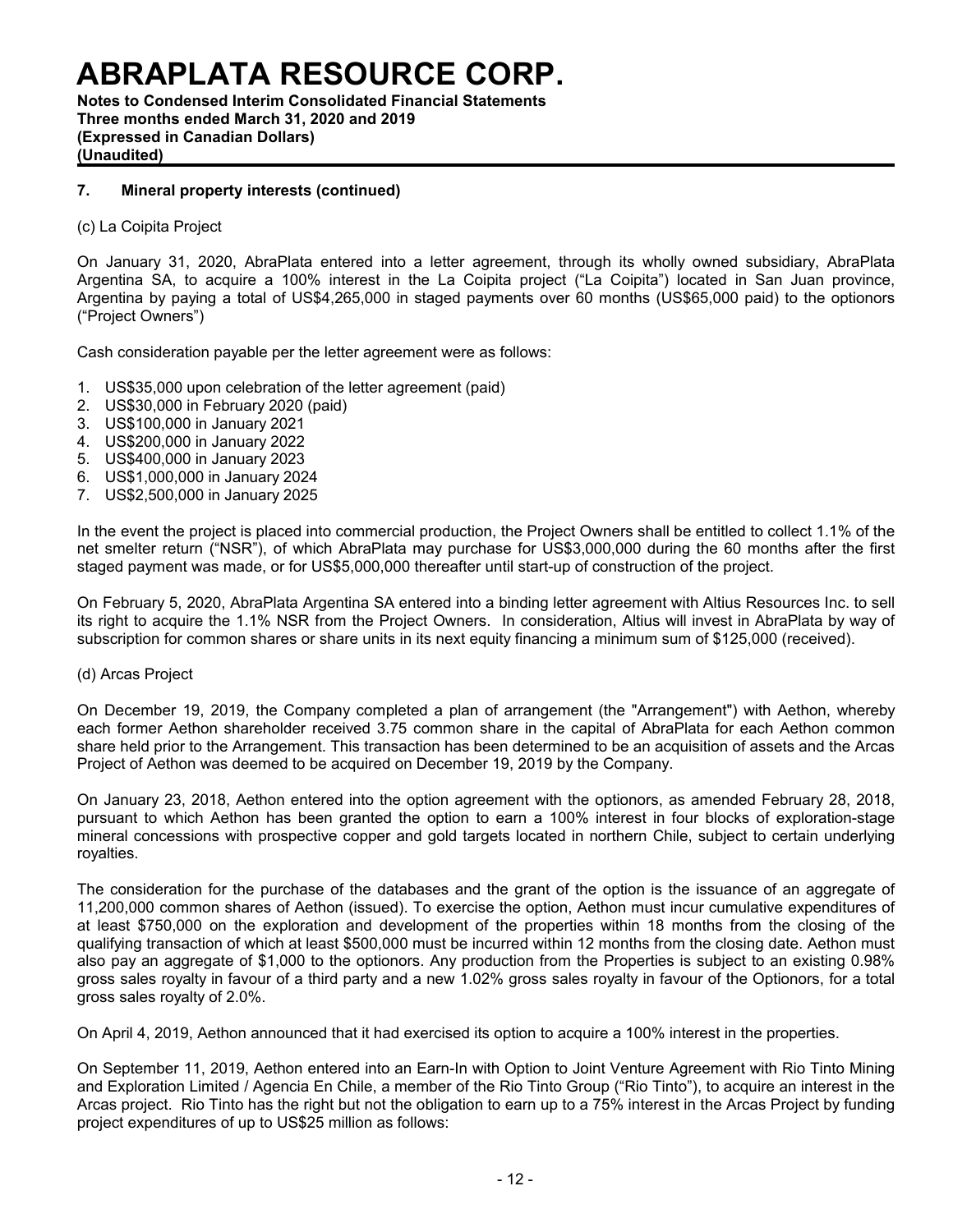**Notes to Condensed Interim Consolidated Financial Statements Three months ended March 31, 2020 and 2019 (Expressed in Canadian Dollars) (Unaudited)**

### **7. Mineral property interests (continued)**

#### (d) Arcas Project (continued)

1st Option: If Rio Tinto incurs total project expenditures of US\$4 million within 3 years, and makes aggregate cash payments of US\$300,000 during the first two years, it will have the right to acquire a 51% interest in the Arcas project ("Stage 1 earn-in project expenditure") through the acquisition of 51% stock of a new company ("Opco") that will be incorporated. To exercise the option, Rio Tinto shall make the cash payments before the following dates:

- 1. US\$100,000 on or before the first anniversary date;
- 2. US\$200,000 on or before the second anniversary date;

2nd Option: If Rio Tinto incurs additional project expenditures of US\$5 million over the subsequent 2 year period, it will have a right to acquire an additional 14% interest in Opco (holder of the Arcas project), resulting in its total interest being 65%; and

3rd Option: If Rio Tinto incurs additional project expenditures of US\$16 million over the subsequent 3 year period, it will have a right to acquire an additional 10% interest in Opco (holder of the Arcas project), resulting in its total interest being 75%;

Rio Tinto has agreed to incur minimum project expenditures of US\$1 million within one year of securing all necessary approvals to conduct drilling activities which is to be part of the Stage 1 earn-in project expenditure.

In the event Rio Tinto withdraws from the Project, it will pay Aethon an amount equaling the cost to maintain the Project concessions for the 12 month period commencing on the date of termination that have not already been paid.

Under the terms of the agreement, Rio Tinto shall have the right to form a Joint Venture ("JV") with the following key terms:

- 1. The JV (Opco) may be formed with 51% to Rio Tinto and 49% to Aethon upon satisfaction of the 1st Option; 65% to Rio Tinto and 35% to Aethon upon satisfaction of the 2nd Option; or 75% to Rio Tinto and 25% to Aethon upon satisfaction of the 3rd Option.
- 2. The JV will be managed by Rio Tinto and funded by each participant in accordance with their interest.
- 3. Aethon may elect not to fund its interest and be diluted down to a 10% interest. If Aethon is diluted below a 10% interest, its interest will convert to a 1% net smelter royalty capped at US\$50 million.
- 4. Each party will have a right of first refusal should the other party wish to divest its shareholder interest.

|                                                                                                                                                                                      | <b>Diablillos</b><br>Argentina                                                |    | Cerro<br><b>Amarillo</b>      |    | La Coipita<br><b>Project</b> |     | <b>Arcas</b><br><b>Project</b>                                              | <b>Total</b>                                                                               |
|--------------------------------------------------------------------------------------------------------------------------------------------------------------------------------------|-------------------------------------------------------------------------------|----|-------------------------------|----|------------------------------|-----|-----------------------------------------------------------------------------|--------------------------------------------------------------------------------------------|
| December 31, 2018<br>Additions, cash<br>Additions, shares<br>Additions, upon acquisition of Aethon<br>Recovery, cash<br>Hyperinflationary adjustment<br>Foreign exchange translation | \$ 3.949.775<br>688.246<br>1,223,019<br>(78, 732)<br>1.431.672<br>(1,448,185) | \$ | 66,308<br>11.484<br>(11, 837) | \$ | $\overline{\phantom{0}}$     | \$  | $\overline{\phantom{a}}$<br>$\overline{\phantom{0}}$<br>4,473,979<br>57,241 | \$ 3,949,776<br>754.554<br>1,223,019<br>4,473,979<br>(78, 732)<br>1,443,156<br>(1,402,781) |
| December 31, 2019<br>Additions, cash<br>Hyperinflationary adjustment<br>Foreign exchange translation                                                                                 | \$<br>5,765,795<br>451.833<br>10.034                                          | \$ | 65,956<br>5,035<br>(765)      | \$ | 113.824<br>3.246             | \$  | 4,531,220<br>(344,754)                                                      | \$10,362,971<br>113.824<br>460.114<br>(335, 485)                                           |
| March 31, 2020                                                                                                                                                                       | \$<br>6.227.662                                                               | S  | 70.226                        | S  | 117.070                      | \$. | 4.186.466                                                                   | \$10.601.424                                                                               |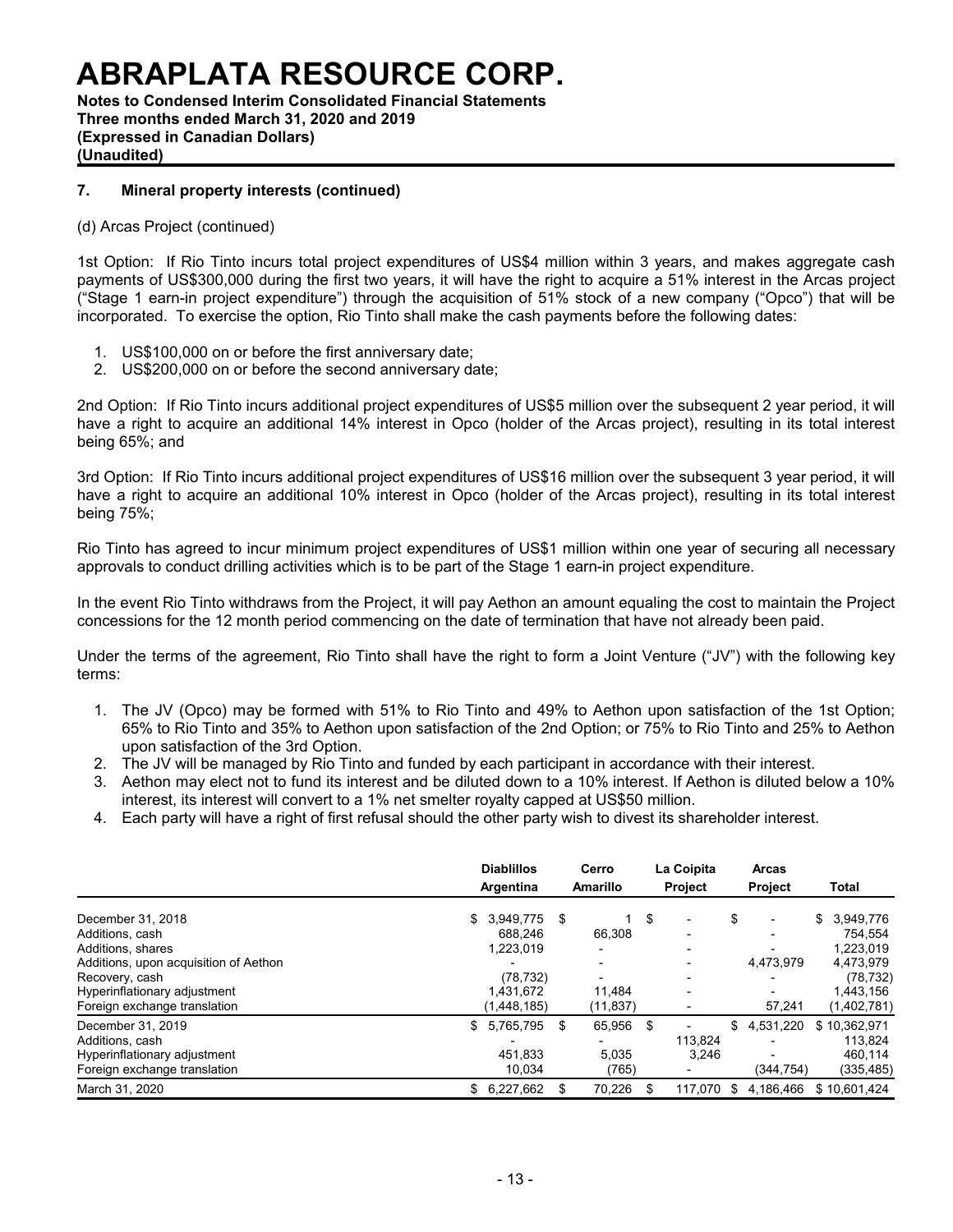**Notes to Condensed Interim Consolidated Financial Statements Three months ended March 31, 2020 and 2019 (Expressed in Canadian Dollars) (Unaudited)**

### **8. Evaluation and exploration expenses**

| Three Months Ended March 31,                     | 2020             | 2019                 |
|--------------------------------------------------|------------------|----------------------|
| <b>Diablillos</b>                                |                  |                      |
| Camp costs                                       | \$<br>64,241 \$  | 22,068               |
| <b>Drilling</b>                                  | 244,393          |                      |
| Legal and regulatory fee                         | 5,220            | 1,792                |
| Personnel costs                                  | 50,683           | 5,427                |
| Report                                           | $\mathbf{r}$     | 22,670               |
| Travel and transport                             | 21,656           | 10,942               |
| Administration                                   | 282              | 22                   |
| Impact of hyperinflation                         | 21,777           | $\blacksquare$       |
|                                                  | \$<br>408,252 \$ | 62,921               |
| <b>Cerro Amarillo</b>                            |                  |                      |
| Camp costs                                       | \$<br>131        | \$<br>183            |
| Option fee                                       |                  | 29,236               |
| Legal and regulatory fee                         |                  | 3,653                |
| Impact of hyperinflation                         | 6                |                      |
|                                                  | \$<br>137        | \$<br>33,072         |
|                                                  |                  |                      |
| <b>Total evaluation and exploration expenses</b> | \$<br>408,389 \$ | 95,993               |
|                                                  |                  |                      |
| 9.<br><b>Right-of-use Assets</b>                 |                  |                      |
|                                                  |                  | <b>Office leases</b> |
| Balance, January 1, 2019                         |                  | \$                   |
| Addition                                         |                  | 13,454               |
| Addition from acquisition of Aethon              |                  | 27,915               |
| Depreciation                                     |                  | (2,873)              |
| Impact of hyperinflation                         |                  | 893                  |
| Impact of foreign exchange                       |                  | (158)                |
|                                                  |                  |                      |
| Balance, December 31, 2019                       |                  | \$<br>39,231         |
| Depreciation                                     |                  | (6, 177)             |
| Lese modification                                |                  | (9,718)              |
| Impact of hyperinflation                         |                  | 30                   |
| Impact of foreign exchange                       |                  | 86                   |
|                                                  |                  |                      |
| Balance, March 31, 2020                          |                  | \$<br>23,452         |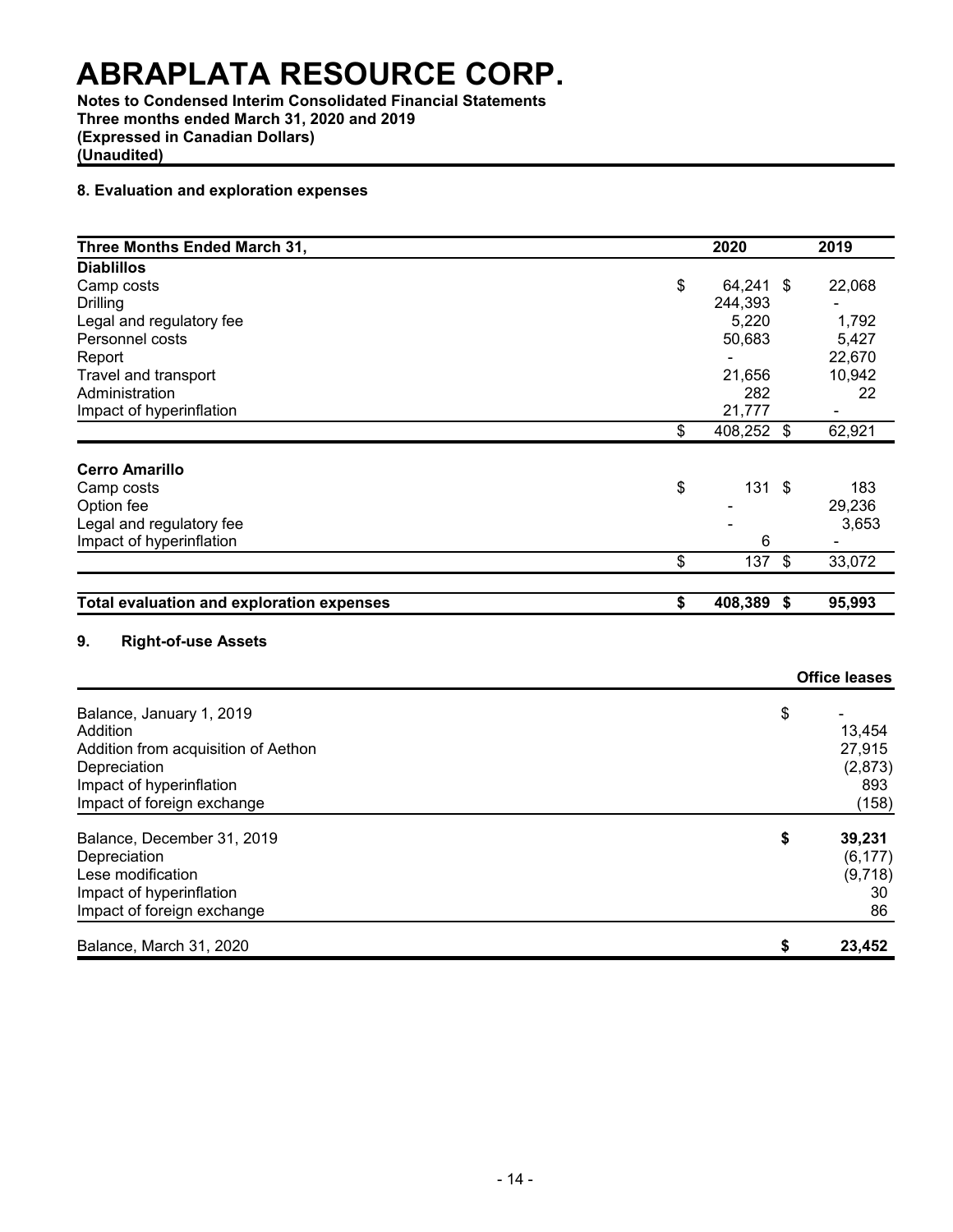**Notes to Condensed Interim Consolidated Financial Statements Three months ended March 31, 2020 and 2019 (Expressed in Canadian Dollars) (Unaudited)**

#### **10. Lease Liabilities**

| Balance, January 1, 2019<br>Additions<br>Additions from acquisition of Aethon<br>Accretion                                                | \$<br>13,454<br>22,308<br>316                             |
|-------------------------------------------------------------------------------------------------------------------------------------------|-----------------------------------------------------------|
| Lease payments                                                                                                                            | (2, 518)                                                  |
| Impact of hyperinflation<br>Impact of foreign exchange                                                                                    | 19<br>391                                                 |
| Balance, December 31, 2019<br>Accretion<br>Lease payments<br>Lease modification<br>Impact of hyperinflation<br>Impact of foreign exchange | \$<br>33,970<br>818<br>(7, 949)<br>(9,718)<br>(59)<br>204 |
| Balance, March 31, 2020                                                                                                                   | \$<br>17,266                                              |

#### **11. Share capital**

#### a) Authorized

Authorized: Unlimited common shares without par value. Unlimited first preferred shares without par value. Unlimited second preferred shares without par value.

#### b) Issued share capital

As at March 31, 2020, 21,284,381 shares were placed in escrow. At March 31, 2020, **3,192,678** shares remain in escrow (December31, 2019 – 3,192,678).

On April 18, 2019 the Company closed a non-brokered private placement of 15,000,000 units at a price of \$0.05 per unit for total gross proceeds of \$750,000. Each unit consisted of one common share and one non-transferable common share purchase warrant. Each warrant is exercisable for five years to purchase an additional common share at a price of \$0.10. The Company paid finder's fees of \$2,400 and incurred \$10,923 in share issue costs.

On April 18, 2019 the Company closed a nonbrokered private placement of 15,000,000 units at a price of \$0.05 per unit for total gross proceeds of \$750,000. Each unit consisted of one common share and one nontransferable common share purchase warrant. Each warrant is exercisable for five years to purchase an additional common share at a price of \$0.10. The warrants were valued at \$nil using the residual method. The Company paid finder's fees of \$2,400 and incurred \$10,923 in share issue costs.

On October 31, 2019, the Company closed a nonbrokered private placement of 25,000,000 units at a price of \$0.06 per unit for gross proceeds of \$1,500,000. Each unit consists of one common share of the Company and one common share purchase warrant. Each warrant entitles the holder thereof to acquire one additional common share at a price of \$0.10 for a period of twentyfour months. The warrants were valued at \$nil using the residual method. The Company paid finder's fees of \$8,100 and incurred \$9,122 share issue costs.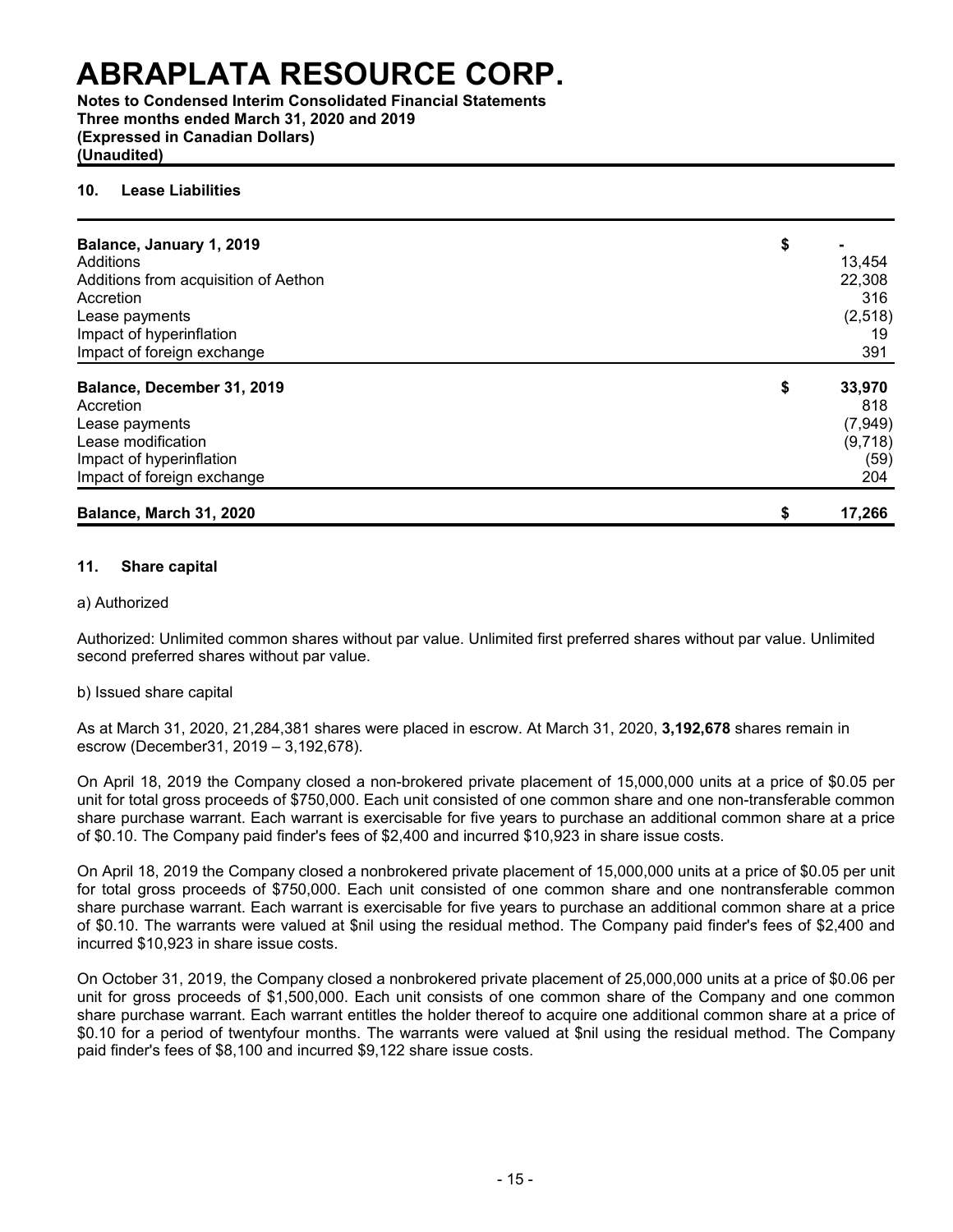**Notes to Condensed Interim Consolidated Financial Statements Three months ended March 31, 2020 and 2019 (Expressed in Canadian Dollars) (Unaudited)**

### **11. Share capital (continued)**

b) Issued share capital (continued)

On July 16, 2018, the Company closed the second tranche of a nonbrokered private placement of 495,062 units at a price of \$0.20 per unit for gross proceeds of \$99,012. Each unit consists of one common share of the Company, and one transferrable common share purchase warrant. Each warrant is exercisable to acquire one additional common share of the Company at a price of \$0.30 per share for a period of three years. In addition, the Company incurred share issue costs of \$4,187.

On May 4, 2018, the Company closed the first tranche of a nonbrokered private placement of 3,092,140 units at a price of \$0.20 per unit for gross proceeds of \$618,428. Each unit consists of one common share of the Company, and one transferrable common share purchase warrant. Each warrant is exercisable to acquire, one additional common share of the Company at a price of \$0.30 per share for a period of three years. In connection with the first tranche of the private placement, the Company paid commissions of \$2,400 and issued 32,571 nontransferrable share purchase warrants to certain persons who introduced subscribers to the Company. Each finder's warrant is exercisable to acquire an additional common share of the Company at an exercise price of \$0.30 per share for a period of three years. Fair value of the finder warrants was estimated as \$3,249 (note 13(d)). All securities issued in connection with the Private Placement are subject to a fourmonthandoneday statutory hold period. In addition, the Company incurred share issue costs of \$16,440.

On February 8, 2018, the Company issued 414,893 shares to settle debt of \$97,500 recording a loss on debt settlement of \$6,223. On January 12, 2018 the Company closed, on a nonbrokered basis, an offering of 10,100,109 units at a price of \$0.20 per unit for total gross proceeds of \$2,020,022. Each unit consisted of one common share and one nontransferable common share purchase warrant. Each warrant is exercisable for two years to purchase an additional common share at a price of \$0.30 but will expire earlier if, for any ten consecutive trading days on the TSX Venture Exchange, the closing price of the common shares equals or exceeds \$0.40. In connection with the financing the Company paid to certain arm's length parties a finder's fee comprised of cash fee of \$106,760 and share purchase warrants exercisable to acquire up to 530,800 common shares of the Company. The warrants are exercisable for a period of two year from the date of issuance at a price of \$0.30 per common share. Fair value of the finder warrants was estimated as \$55,965 (note 13(d)). In addition, the Company incurred share issue costs of \$44,115.

Pursuant to SSRM's contractual anti-dilution right to maintain a 19.9% equity interest in the capital of the Company (note 8(a)), under the second amended and restated share purchase agreement dated March 21, 2017, 2,509,265 common shares were issued to SSRM. The fair value of these shares was determined to be \$602,224, based on the trading price of the Company's shares on the date of issue of \$0.24 per share.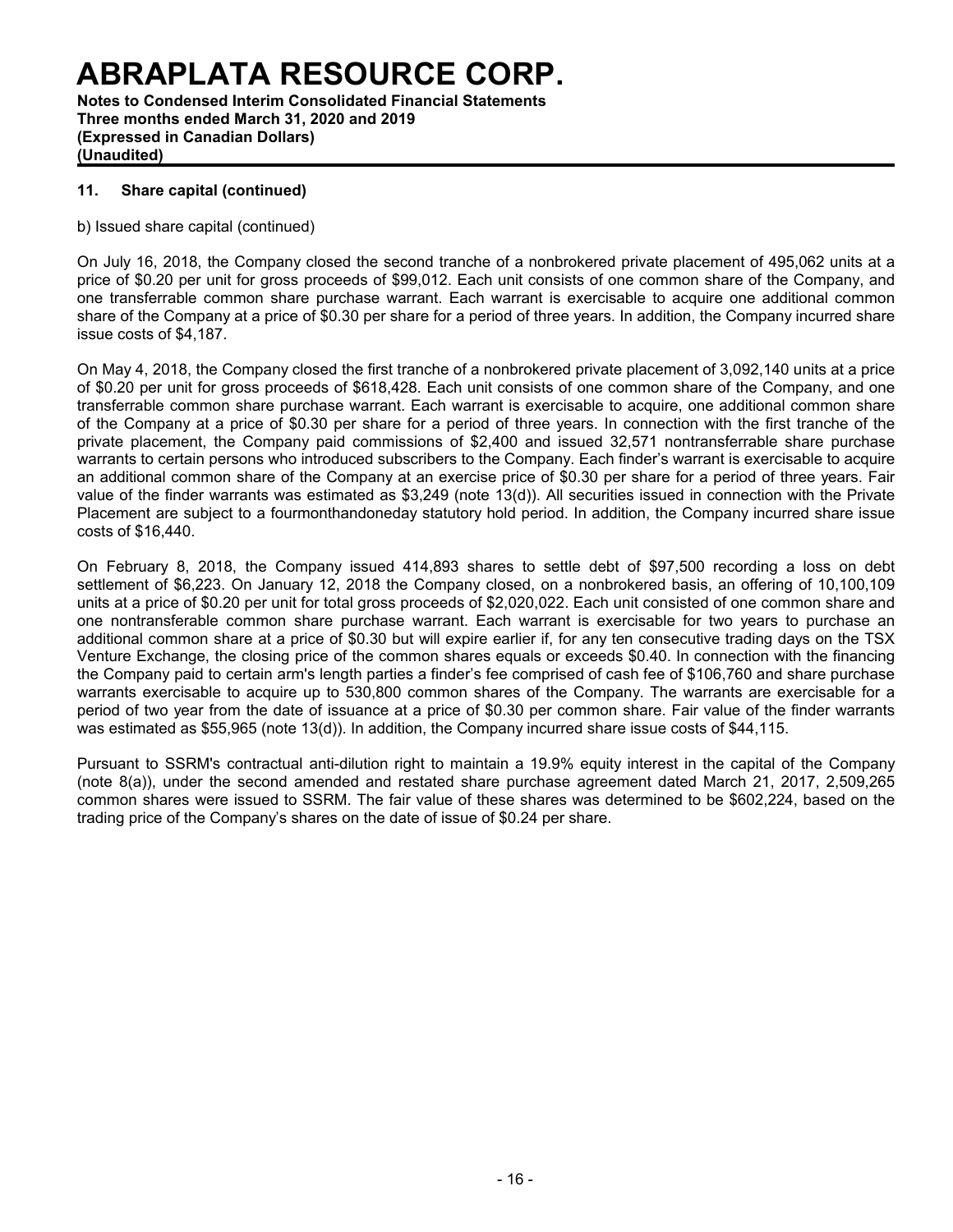**Notes to Condensed Interim Consolidated Financial Statements Three months ended March 31, 2020 and 2019 (Expressed in Canadian Dollars) (Unaudited)**

#### **11. Share capital (continued)**

#### c) Stock options

On January 8, 2020, the Company granted 10,400,000 stock options to a number of officers, directors and consultants under the Company's stock option plan. The options have an exercise price of \$0.065 per share. Each option is exercisable for five years from the date of grant to purchase one common share. The options vest over 24 months, with 25% of the options vesting in every six months. The fair value of the stock options was determined to be \$414,431 using the Black-Scholes option pricing model with the following assumptions: 5 years expected life; share price at the grant date of \$0.07; 100% volatility; risk free interest rate of 1.62%; and a dividend yield of 0%.

On August 29, 2019, the Company's shareholder ratified in its annual general meeting its stock option plan. The aggregate number of common shares that may be subject to issuance under the stock option plan (together with any other securitybased compensation arrangements of the Company in effect from time to time) may not exceed ten per cent (10%) of the Company's outstanding common shares from time to time. The exercise price of any option granted under the stock option plan cannot be less than the weighted average price of the common shares on the principal stock exchange on which the common shares trade for the five days on which common shares were traded immediately preceding the date of grant. Stock options are exercisable for a period of time determined by the plan administrator not exceeding ten years from the date the option is granted.

On March 1, 2019 the Company granted 1,200,000 stock options exercisable at a price of \$0.065 per share for a period of five years. The stock options vest 25% immediately, 25% after six months, 25% after twelve months and 25% after eighteen months. The fair value of the stock options was determined to be \$50,609 using the Black-Scholes option pricing model with the following assumptions: 5 years expected life; share price at the grant date of \$0.06; 93% volatility; risk free interest rate of 1.79%; and a dividend yield of 0%.

On June 1, 2018, the Company granted 1,500,000 incentive stock options to directors, officers and consultants of the Company. The stock options have an exercise price of \$0.17 per share and are exercisable for a period of five years from the date of grant. The stock options vest 25% immediately, 25% after six months, 25% after twelve months and 25% after eighteen months. The fair value of the stock options of \$200,787 was determined using the Black-Scholes option pricing model with the following assumptions: 5 years expected life; share price at the grant date of \$0.175; 103% volatility; risk free interest rate of 2%; and a dividend yield of 0%.

On March 21, 2018, the Company granted 1,125,000 incentive stock options to directors, officers and consultants of the Company. The stock options have an exercise price of \$0.20 per share and are exercisable for a period of five years from the date of grant. The stock options vest 25% immediately, 25% after six months, 25% after twelve months and 25% after eighteen months. The fair value of the stock options of \$167,969 was determined using the Black-Scholes option pricing model with the following assumptions: 5 years expected life; share price at the grant date of \$0.195; 104% volatility; risk free interest rate of 2%; and a dividend yield of 0%.

Expected volatility was estimated based on similar-sized entities in the industry.

During the three months ended March 31, 2020, the company recorded \$182,264 (three months ended March 31, 2019 - \$70,634) in share-based expense related to the stock options.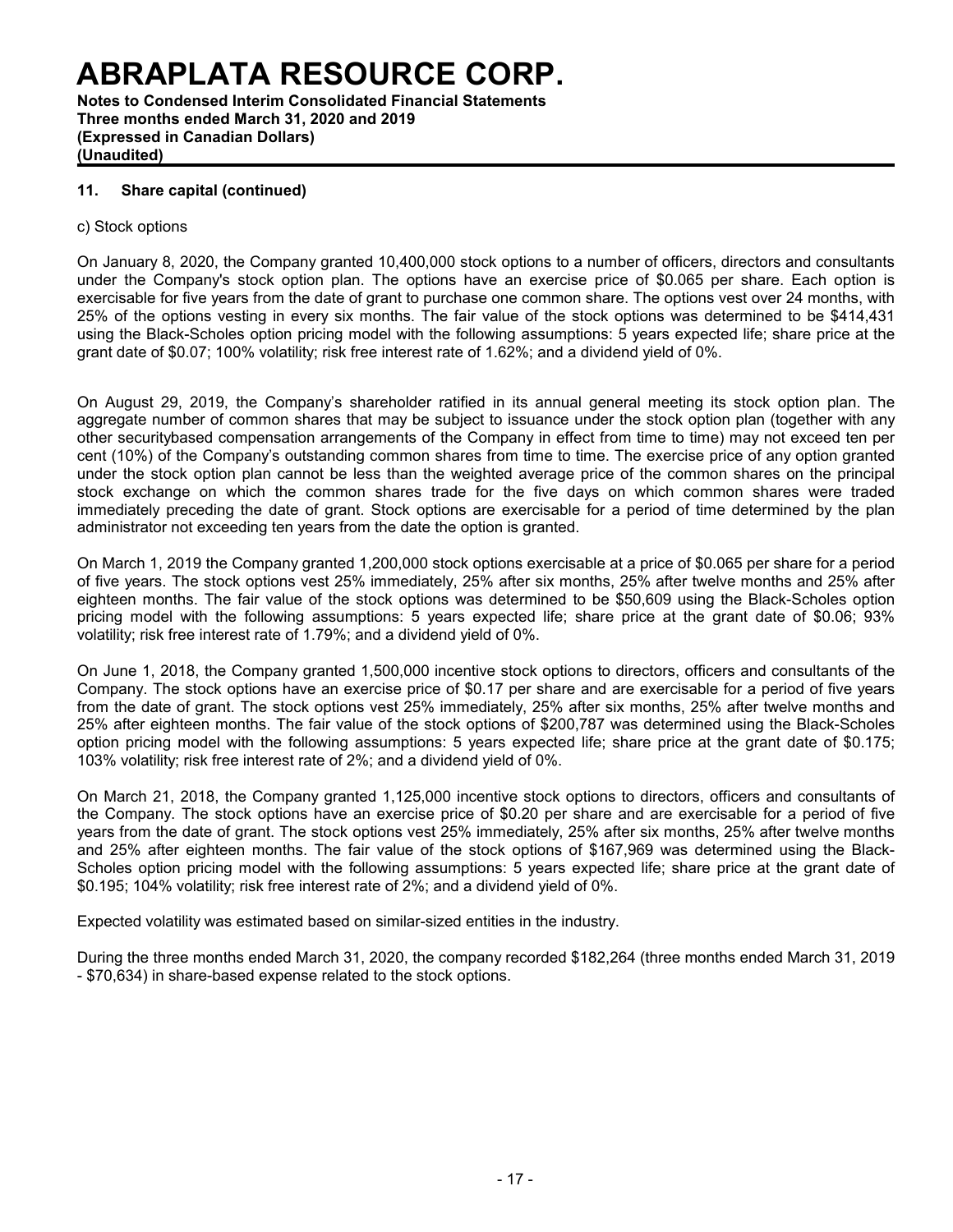**Notes to Condensed Interim Consolidated Financial Statements Three months ended March 31, 2020 and 2019 (Expressed in Canadian Dollars) (Unaudited)**

### **11. Share capital (continued)**

c) Stock options (continued)

The movement in the Company's share options for the periods ended March 31, 2020 and 2019 are as follows:

|                            | Number of stock<br>options outstanding | <b>Weighted average</b><br>exercise price |       |  |  |  |
|----------------------------|----------------------------------------|-------------------------------------------|-------|--|--|--|
| Balance, December 31, 2017 | 3,162,500                              | \$                                        | 0.52  |  |  |  |
| Granted                    | 2,625,000                              |                                           | 0.18  |  |  |  |
| Cancelled                  | (312,500)                              |                                           | 0.56  |  |  |  |
| Forfeited                  | (300,000)                              |                                           | 0.41  |  |  |  |
| Balance, December 31, 2018 | 5,175,000                              | \$                                        | 0.35  |  |  |  |
| Granted                    | 1,200,000                              |                                           | 0.065 |  |  |  |
| Balance, March 31, 2019    | 6,375,000                              | \$                                        | 0.30  |  |  |  |
|                            |                                        |                                           |       |  |  |  |
| Balance, December 31, 2019 | 13,229,375                             | \$                                        | 0.19  |  |  |  |
| <b>Expired</b>             | (850,000)                              |                                           | 0.35  |  |  |  |
| Granted                    | 10,400,000                             |                                           | 0.07  |  |  |  |
| Balance, March 31, 2020    | 22,779,375                             | \$                                        | 0.13  |  |  |  |

Stock options outstanding as at March 31, 2020:

| <b>Expiry date</b>            | <b>Options</b><br>outstanding | <b>Exercise</b><br>price(\$) | Remaining<br>contractual<br>life (years) | <b>Options</b><br>exercisable |
|-------------------------------|-------------------------------|------------------------------|------------------------------------------|-------------------------------|
| April 15, 2020 <sup>(i)</sup> | 100,000                       | 0.63                         | 0.04                                     | 100,000                       |
| April 15, 2020 <sup>(i)</sup> | 50,000                        | 0.20                         | 0.04                                     | 50,000                        |
| April 15, 2020 <sup>(i)</sup> | 50,000                        | 0.17                         | 0.04                                     | 50,000                        |
| June 2, 2020                  | 200,000                       | 0.63                         | 0.17                                     | 200,000                       |
| June 2, 2020                  | 100,000                       | 0.20                         | 0.17                                     | 100,000                       |
| June 2, 2020                  | 100,000                       | 0.17                         | 0.17                                     | 100,000                       |
| June 2, 2020                  | 50,000                        | 0.07                         | 0.17                                     | 50,000                        |
| December 19, 2020             | 601,875                       | 0.14                         | 0.72                                     | 200,625                       |
| December 19, 2020             | 187,500                       | 0.16                         | 0.72                                     | 187,500                       |
| June 7, 2022                  | 500,000                       | 0.63                         | 2.19                                     | 500,000                       |
| November 22, 2022             | 900,000                       | 0.25                         | 2.63                                     | 900,000                       |
| March 21, 2023                | 675,000                       | 0.20                         | 2.92                                     | 675,000                       |
| June 1, 2023                  | 1,050,000                     | 0.17                         | 3.17                                     | 1,050,000                     |
| April 26, 2023                | 6,313,125                     | 0.14                         | 3.07                                     | 2,104,375                     |
| March 1, 2024                 | 900,000                       | 0.07                         | 3.92                                     | 675,000                       |
| June 24, 2024                 | 601,875                       | 0.14                         | 4.24                                     |                               |
| January 8, 2025               | 10,400,000                    | 0.07                         | 4.78                                     |                               |
|                               | 22,779,375                    | 0.13                         | 3.71                                     | 6,942,500                     |

(i) These stock options expired unexercised subsequent to March 31, 2020.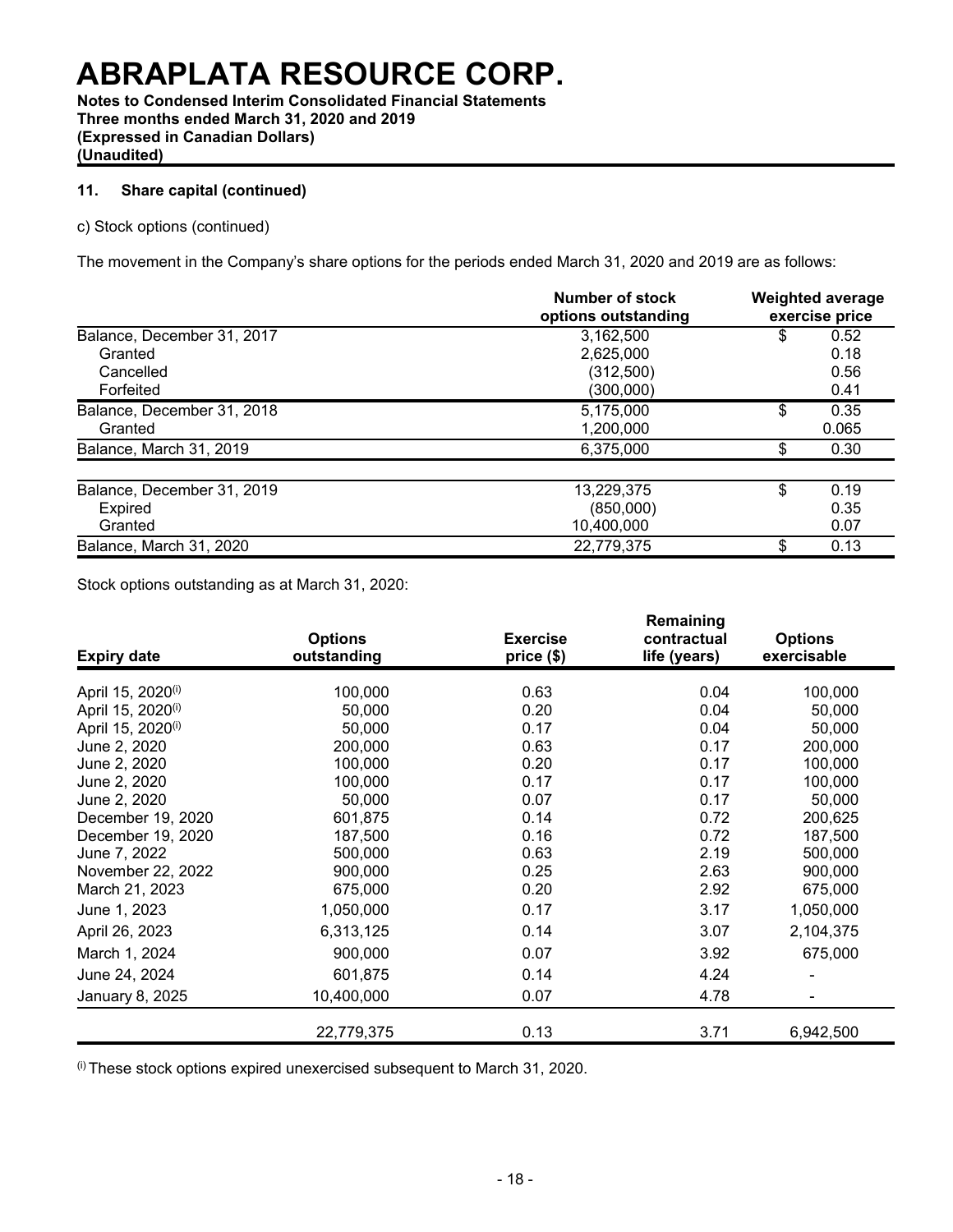**Notes to Condensed Interim Consolidated Financial Statements Three months ended March 31, 2020 and 2019 (Expressed in Canadian Dollars) (Unaudited)**

#### **11. Share capital (continued)**

d) Warrants

Warrant transactions are summarized as follows:

|                                               | Number of<br>warrants | <b>Weighted average</b><br>exercise price (\$) |      |  |  |
|-----------------------------------------------|-----------------------|------------------------------------------------|------|--|--|
| Balance, December 31, 2018 and March 31, 2019 | 14.250.682            |                                                | 0.30 |  |  |
|                                               |                       |                                                |      |  |  |
| Balance, December 31, 2019                    | 114.003.407           |                                                | 0.21 |  |  |
| Expired                                       | (10,630,909)          |                                                | 0.10 |  |  |
| Balance, March 31, 2020                       | 103,372,498           |                                                | 0.21 |  |  |

Warrants outstanding as at March 31, 2020:

| <b>Expiry date</b>            | <b>Warrants</b><br>outstanding | <b>Exercise</b><br>price(\$) | Remaining<br>contractual<br>life (years) |  |
|-------------------------------|--------------------------------|------------------------------|------------------------------------------|--|
| May 4, 2021                   | 3,124,711                      | 0.30                         | 1.09                                     |  |
| April 26, 2020 <sup>(i)</sup> | 3,127,725                      | 0.27                         | 0.07                                     |  |
| July 13, 2021                 | 495,062                        | 0.30                         | 1.28                                     |  |
| October 31, 2021              | 25,000,000                     | 0.10                         | 1.59                                     |  |
| April 8, 2024                 | 10,384,000                     | 0.10                         | 4.02                                     |  |
| April 18, 2024                | 4,616,000                      | 0.10                         | 4.02                                     |  |
| April 26, 2023                | 56,625,000                     | 0.27                         | 3.07                                     |  |
|                               | 103,372,498                    | 0.21                         | 2.69                                     |  |

 $\omega$ ) These warrants expired unexercised subsequent to March 31, 2020.

On April 18, 2019 in connection with the private placement (note 11(b)) the Company issued 15,000,000 warrants exercisable at \$0.10 for a period of five years.

On October 31, 2019, in connection with the private placement (note 11(b)) the Company issued 25,000,000 warrants. Each warrant entitles the holder to acquire one additional common share at a price of \$0.10 for a period of twenty-four months.

On May 4, 2018 in connection with the private placement (note 11(b)) the Company granted 3,092,140 warrants exercisable at \$0.30 for a period of three years. On May 4, 2018 the Company granted 32,571 finders warrants exercisable at \$0.30 for a period of three years. The fair value of the finders' warrants was estimated as \$3,249 using the Black-Scholes Option Pricing Model with the following assumptions: share price on vesting date of \$0.195, risk-free rate of 1.87%, dividend rate of 0%, expected life of 3 years, and volatility of 95%.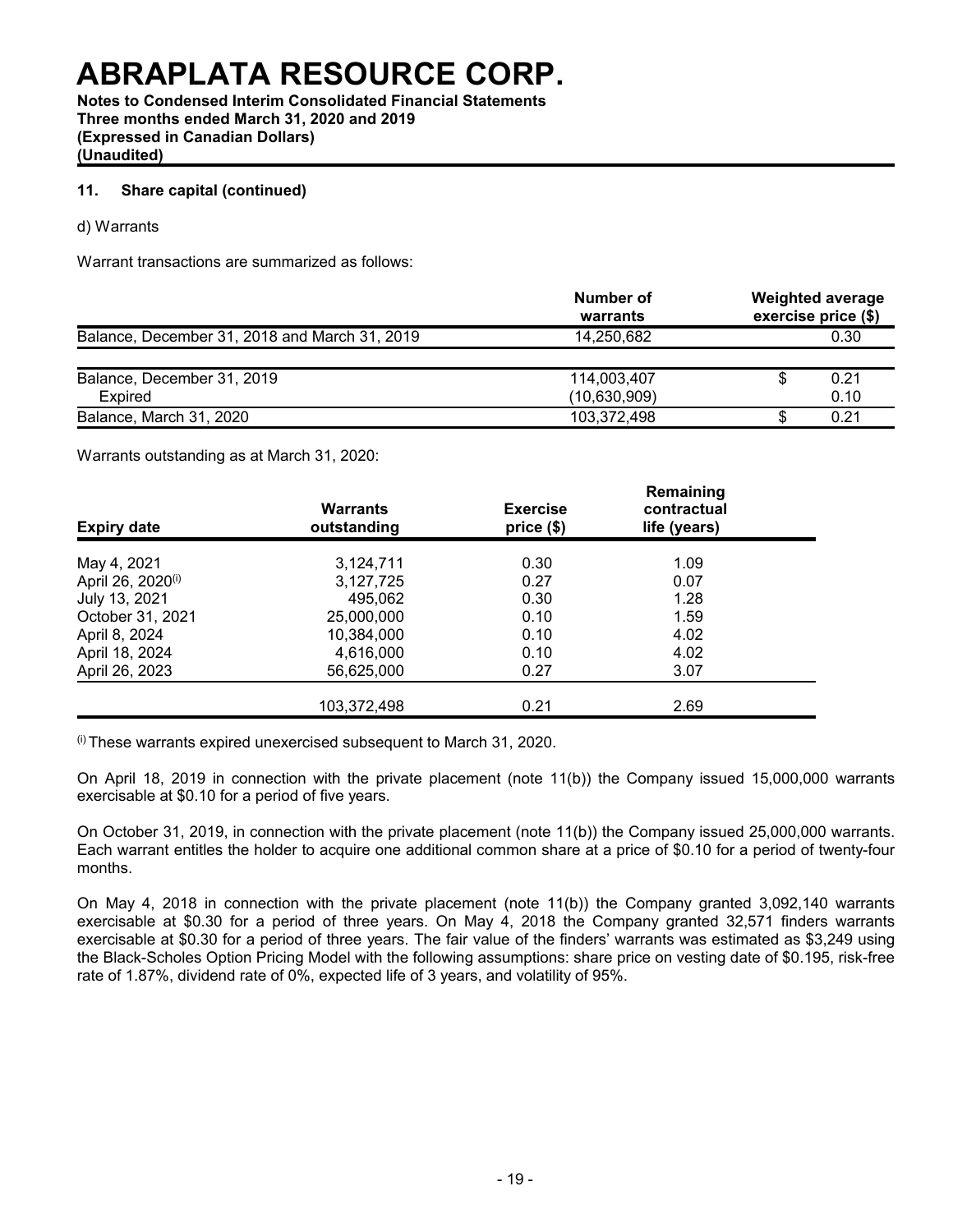**Notes to Condensed Interim Consolidated Financial Statements Three months ended March 31, 2020 and 2019 (Expressed in Canadian Dollars) (Unaudited)**

#### **11. Share capital (continued)**

#### d) Warrants (continued)

On January 12, 2018 in connection with the private placement (note 11(b)) the Company granted 10,100,109 warrants exercisable at \$0.30 for a period of two years. On January 11, 2018 the Company granted 530,800 finders warrants exercisable at \$0.30 for a period of two years. The fair value of the finders' warrants was estimated as \$55,965 using the Black-Scholes Option Pricing Model with the following assumptions: share price on vesting date of \$0.245, risk-free rate of 1.71%, dividend rate of 0%, expected life of 2 years, and volatility of 90%.

The 1,245,448 finders' warrants were valued at \$226,932 using the Black-Scholes Option Pricing Model with the following assumptions: share price on vesting date of between \$0.30 and \$0.48, risk-free rate of between 0.69% and 1.23%, dividend rate of 0%, expected life of one year, and volatility of between 64% and 108%.

Expected volatility was estimated based on similar-sized entities in the industry.

#### **12. Related party transactions**

Key management personnel include the members of the Board of Directors and officers of the Company, who have the authority and responsibility for planning, directing and controlling the activities of the Company. Amounts paid and accrued to directors, former director, officers and companies in which directors and officers are shareholders or partners are as follows:

| Three Months Ended March 31, | 2020         | 2019                |
|------------------------------|--------------|---------------------|
| Salaries and benefits        | \$<br>92.500 | S<br>$\blacksquare$ |
| Administration               | 15,000       | 15,000              |
| Consulting fees              | 17,500       | 22,500              |
| Professional fee             | 41,142       | 12,060              |
| Share-based payments         | 115,246      | 22,350              |
|                              | 281.388<br>S | 71.910              |

As at March 31, 2020, \$99,928(December 31, 2019 – \$50,422) was payable to directors, officers and companies in which directors and officers are shareholders or partners of the Company. These amounts are unsecured, non-interest bearing and have no specific terms of repayment.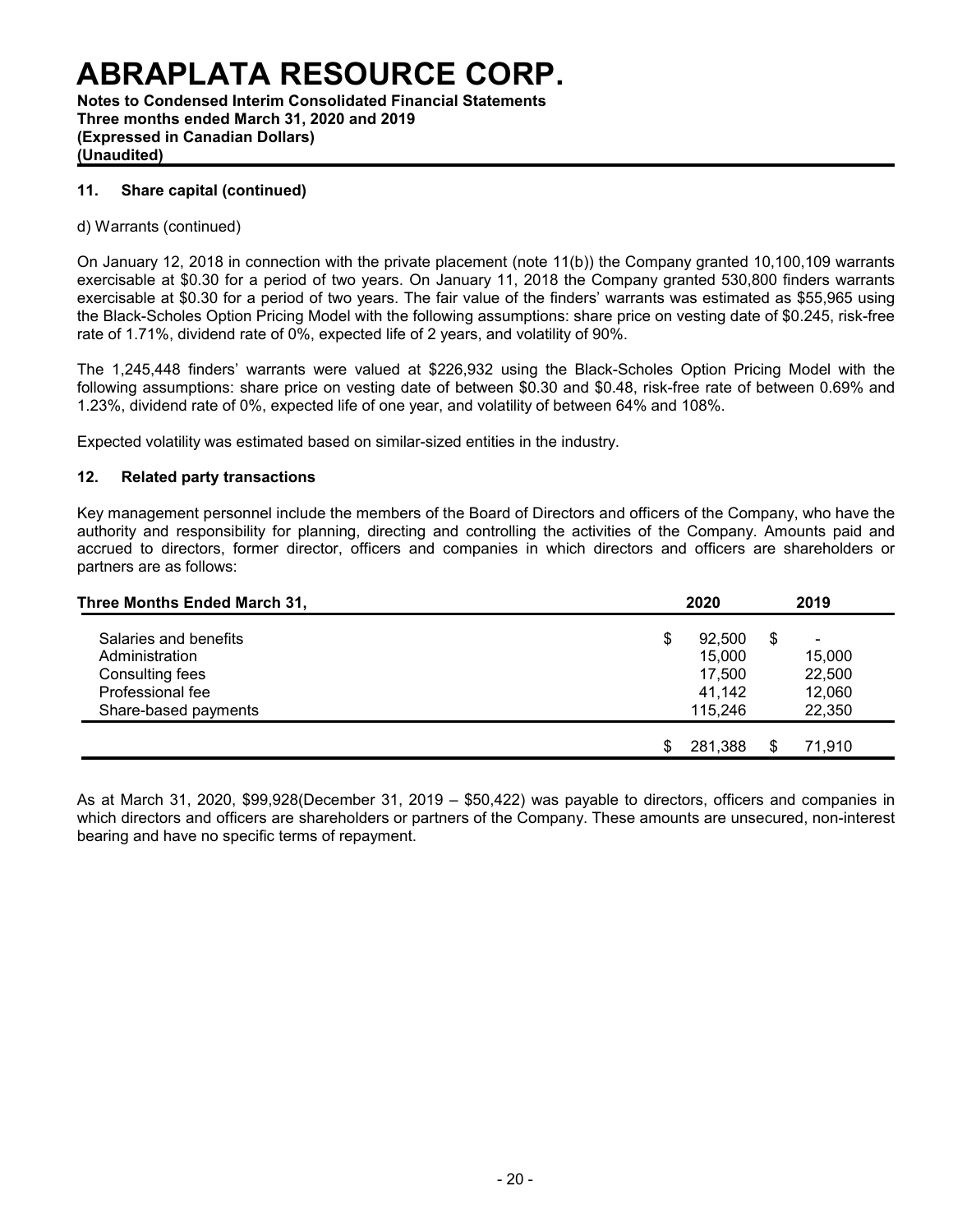**Notes to Condensed Interim Consolidated Financial Statements Three months ended March 31, 2020 and 2019 (Expressed in Canadian Dollars) (Unaudited)**

#### **13. Segmented information**

Operating segments are reported in a manner consistent with internal reporting provided to the chief operating decisionmaker. The chief operating decisionmaker is responsible for allocating resources and assessing performance of the operating segments and has been identified as the Company's CEO. During the three months ended March 31, 2020, the Company has two (three months ended March 31, 2019 – one) operating segments.

The Company's reportable segments are based on the geographic region for the Company's operations and include Argentina and Chile.

The segmental report is as follows:

| As at March 31, 2020                |    | Argentina |     | <b>Chile</b> |     | Canada                   |     | Total         |
|-------------------------------------|----|-----------|-----|--------------|-----|--------------------------|-----|---------------|
| Current assets                      | \$ | 260,615   | \$  | 162,866      | S   | 595,237                  | SS. | 1,018,718     |
| Equipment                           |    | ۰         |     | 1,523        |     |                          |     | 1,523         |
| Right-of-use asset                  |    | 10.458    |     | ۰            |     | 12,994                   |     | 23,452        |
| Mineral property interest           |    | 6,414,958 |     | 4,186,466    |     | $\overline{\phantom{a}}$ |     | 10,601,424    |
| <b>Total assets</b>                 | \$ | 6,686,031 | \$. | 4,350,855    | \$  | 608.231                  |     | \$11,645,117  |
| <b>Total liabilities</b>            | S  | 204,482   | \$  | 336          |     | 697,360                  | \$  | 902,178       |
| Net loss for the three months ended |    |           |     |              |     |                          |     |               |
| March 31, 2020                      | \$ | (485,973) | \$  | (20, 362)    | \$. | (721,302)                |     | \$(1,227,637) |

#### **14. Commitments**

Effective June 1, 2017, the Company has agreed to pay a monthly fee of \$10,000 for provision of management and administrative services. The agreement was amended starting from September 1,2018 the monthly fee was reduced to \$5,000. The agreement may be terminated by the Company with 60-days written notice, which was provided to be effective May 31, 2020.

As at March 31, 2020, the Company has mineral interest commitments at its Diablillos, Cerro Amarillo and La Coipita projects in the form of option payments, although as at the current date the Company had the commitments shown in the table below, some of these commitments could be reduced, deferred or eliminated pending the outcome of the strategic review. The Company also has operating expenses in Buenos Aires, Chile, Vancouver and Toronto.

The Company has the following commitments:

|                                                                                         | Years ended December 31. |                   |  |                          |    |                      |    |                     |                              |
|-----------------------------------------------------------------------------------------|--------------------------|-------------------|--|--------------------------|----|----------------------|----|---------------------|------------------------------|
|                                                                                         |                          | 2020              |  | 2021                     |    | 2022                 |    | 2023                | <b>After 2024</b>            |
| Cerro Amarillo<br><b>Diabilillos</b>                                                    | \$                       | 34.345<br>178.594 |  | 34.345<br>178.594        | -S | 34.345 \$<br>178.594 |    | 34.345<br>8.242.800 | 4,636,575<br>S<br>11,223,946 |
| La Coipita                                                                              |                          |                   |  | 141.870                  |    | 283.740              |    | 567.480             | 4,965,450                    |
| Total mineral interest commitments                                                      |                          | 212.939           |  | 354.809                  |    | 496.679              |    | 8.844.625           | 20,825,971                   |
| Minimum office rental payments in Argentina<br>Minimum office rental payments in Canada |                          | 10.215<br>9.149   |  | $\overline{\phantom{0}}$ |    |                      |    | -                   | $\overline{\phantom{0}}$     |
| Total commitments                                                                       | \$                       | 232.303           |  | 354.809                  | £. | 496.679              | S. | 8.844.625           | \$20.825.971                 |